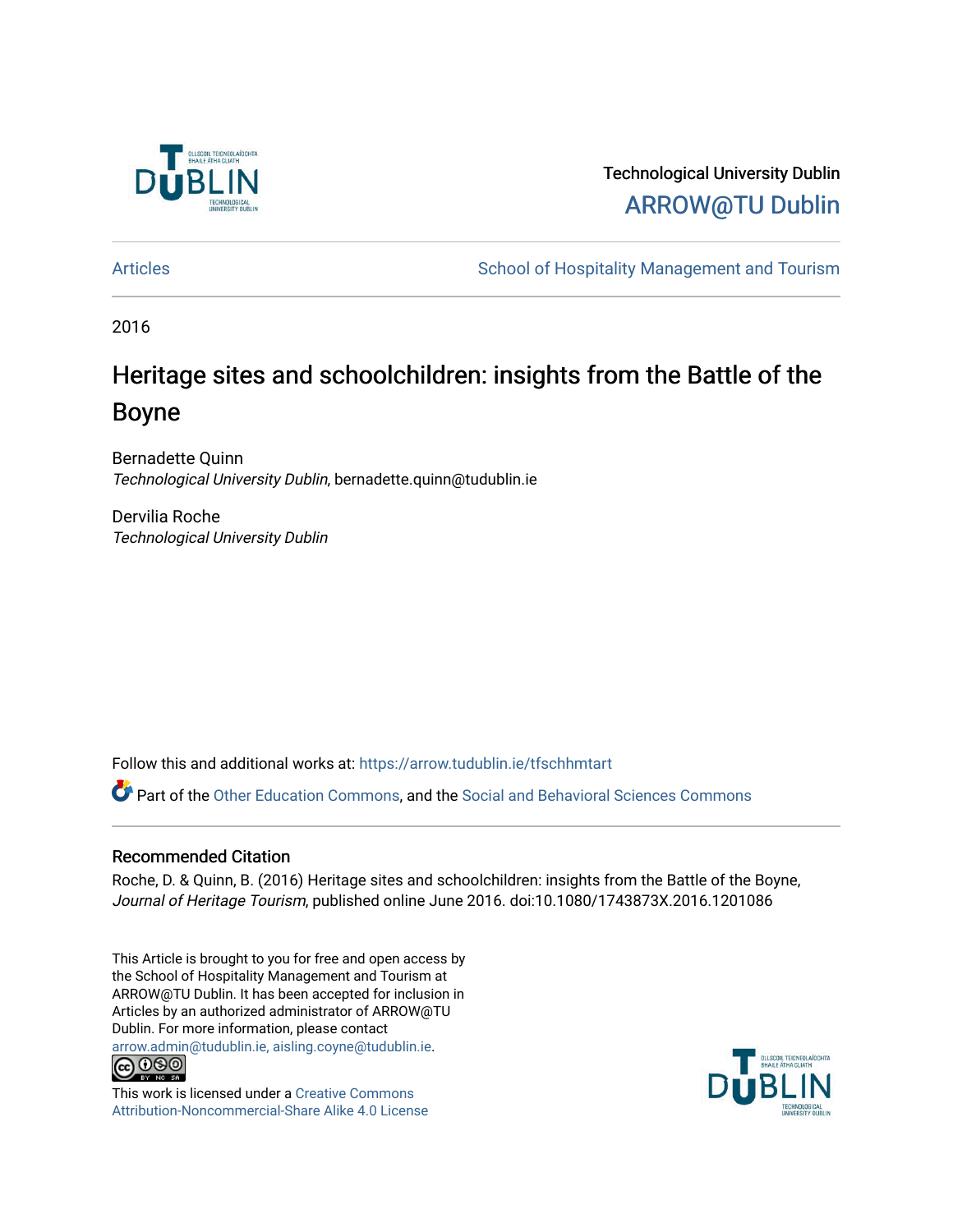# **HERITAGE SITES AND SCHOOL CHILDREN: INSIGHTS FROM THE BATTLE OF THE BOYNE,** published in the **Journal of Heritage Tourism** DOI: DOI:10.1080/1743873X.2016.1201086

# **Dervilia Roche and Bernadette Quinn**

# **Author Biographical details**

1. **Dervilia Roche** completed an MSc Tourism Management at the Dublin Institute of Technology where she completed a study on how children make sense of heritage sites. She has recently worked in the National Museum of Ireland and for the Office of Public Works heritage services. [Dervilia Roche, Broomfield, Collon, Co. Meath [\[roched1@tcd.ie;](mailto:roched1@tcd.ie) +353 863745654]

2. Dr. **Bernadette Quinn**\* is a geographer whose research interests include festivals and cultural tourism. Her work has been published in such journals as Annals of Tourism Research and Journal of Sustainable Tourism. Her address and the affiliation where the research was conducted is: Department of Tourism, Dublin Institute of Technology, Dublin 1, Ireland. [Bernadette.quinn@dit.ie; Tel: 00 353 (0)1 4027557]

\*corresponding author

**Disclosure Statement:** This research is non-funded.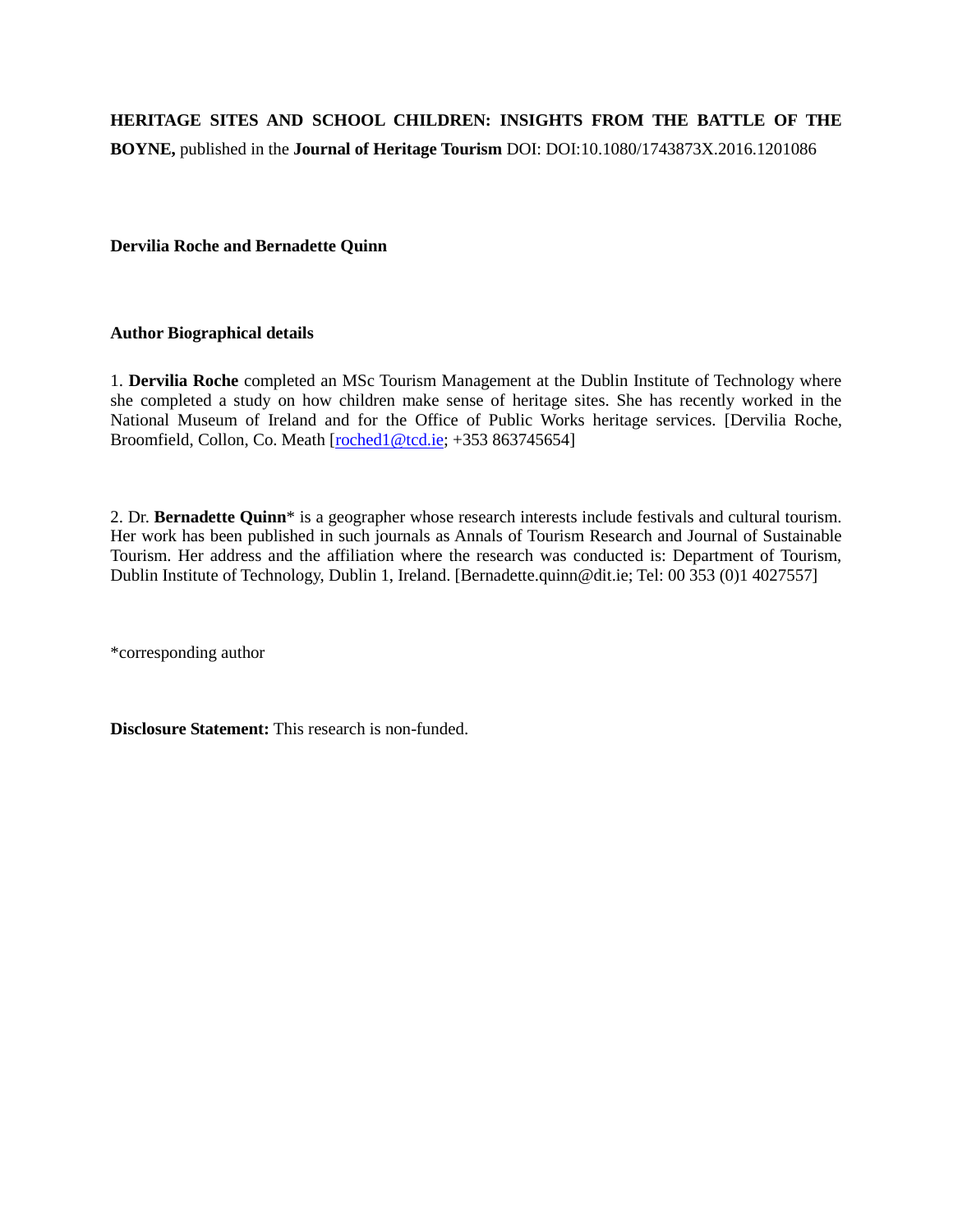# **HERITAGE SITES AND SCHOOL CHILDREN: INSIGHTS FROM THE BATTLE OF THE BOYNE**

#### **Abstract**

Children are very much under-represented in heritage tourism studies, particularly in terms of their own perspectives. This exploratory study begins to redress this imbalance by investigating how 34 primary school-going children experience and make sense of the Battle of the Boyne Visitor Centre, an Irish heritage site. Among the research questions posed are: how does the group make sense of heritage? Where do they get their ideas about heritage attractions? What appeals to them about heritage attractions? The research adopted an interpretivist approach and employed a variety of innovative data collection tools, gathering ideas from the children through discussions, writing, drawings and observations, both in their classroom and on a heritage site visit.

The findings pointed to how the children's preconceptions of a heritage site are informed by their perceptions of the location, and images formed from television. Their enjoyment of a site was found to be relative to their enjoyment of other places that they have visited. The findings also indicated the importance of interaction with media, technology and visuals. Finally, the study indicated the importance of social interaction, both with their peers and their Tour Guide. A number of policy implications are drawn.

**Keywords:** Children, Heritage sites, Heritage interpretation, Meanings, Ireland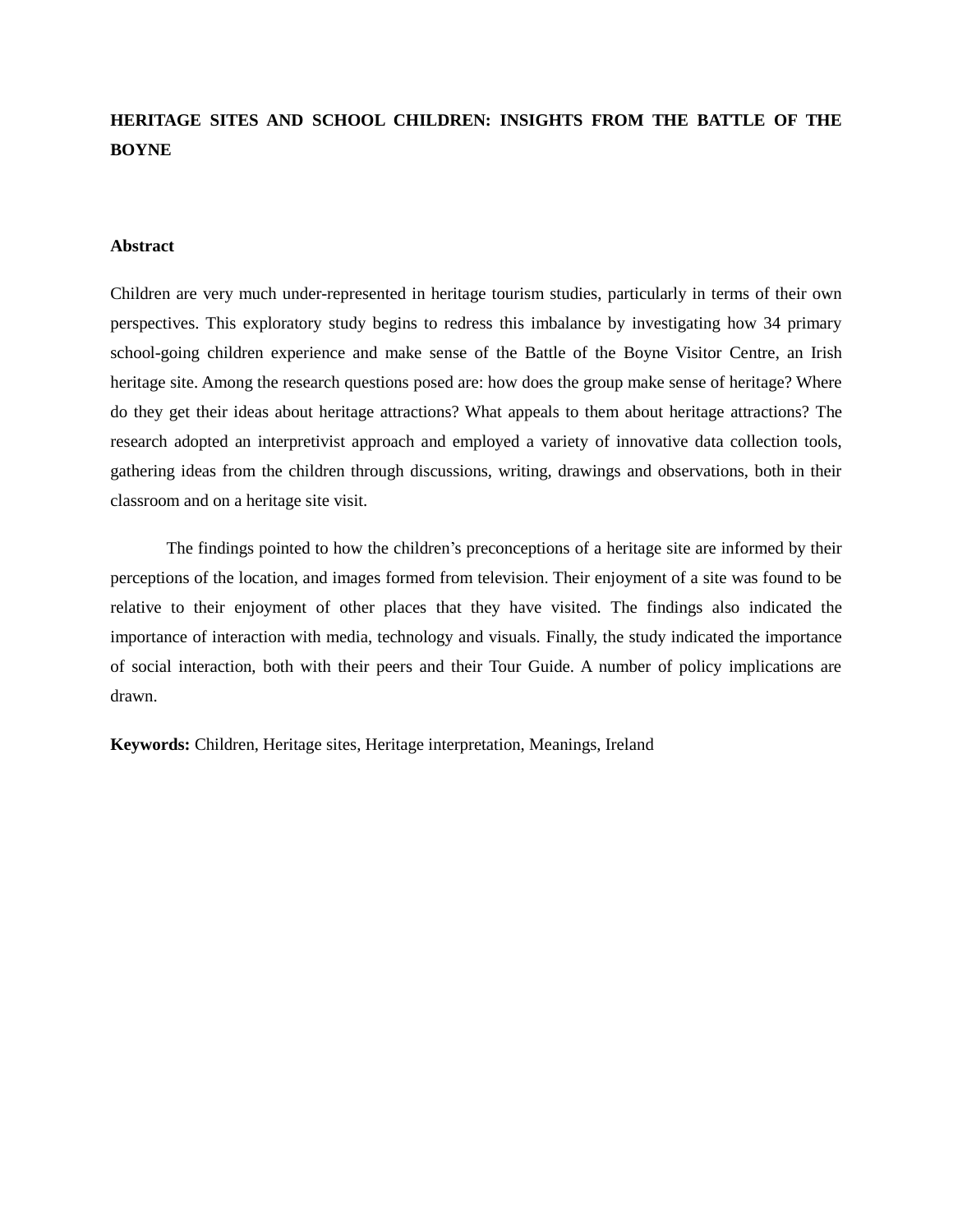#### **1. INTRODUCTION**

Just as in the tourism domain, children are very much under-represented in heritage studies. The gap in the tourism literature has already been noted by Graburn (1983) and more recently by Small (2008) and Poria and Timothy (2014). Very recently, this gap is beginning to be addressed (Carr, 2011; Kerr and Price, 2016; Schanzel, Yeoman and Backer, 2012), but until this point, on the few occasions when children were addressed, it was usually commercial or marketing questions that were at issue. Often the interest lay in determining the influence that children exert on adults' decision-making processes (Madrigal, 1993; Thornton, Shaw and Williams, 1997; Wang, Hsieh, Yeh and Tsai, 2004). Likewise, studies in family tourism tend to be concerned with adults' perspectives (Obrador, 2012) rather than children's. The invisibility of children in the related field of heritage studies seems equally noteworthy but as yet has received relatively little commentary in the literature (e.g. Kerr and Price, 2016). While a sizeable literature attends to the nature of the heritage tourist and covers a wide range of topics including motivation, perceptions, and behaviour, the subjects studied are invariably adults (Poria, Butler and Airey, 2003). As in the more general tourism literature, children in heritage have tended to be considered in so far as they have an influence on the behaviour of adults in terms of, e.g. making a decision to visit an attraction, and deciding what activities to undertake while there (Wang et al, 2004).

This paper begins to redress this imbalance by investigating how a group of 11-12 year old children experience and make sense of a school trip to a heritage site that functions as a visitor attraction. This exploratory research serves to outline some of the ways in which children make sense of heritage sites and paves the way for further research on the subject. The perspective adopted is not commercial or marketing in orientation although the findings of the research have application of this nature. Rather, the intention is first and foremost to draw attention to the fact that children represent a sizeable and distinct component of visitor flows to many heritage attractions and as such, merit research attention for a wide variety of reasons. Tilden (2007) argued that heritage interpretation for children must not be a diluted version of that for adults but rather something completely different. The need to understand children not just as future adults but as people in their own right has also been noted by Black (2001) and Tabraham (2006). The research presented follows this line of argument and asks a number of research questions including: Where do children get their ideas about heritage attractions? What appeals to them about heritage attractions? What impression does the experience of visiting heritage attractions make on them? Theoretically, the paper reviews literature on people's and particularly children's experiences of heritage sites. The empirical setting for the research is a battlefield heritage site. Battlefields have received growing attention of late (Dunkley, Morgan & Westwood, 2011; Frost & Laing, 2013; Ryan, 2007) and interpretation of battlefield conflicts is of increasing interest to tourism researchers. To date, little attention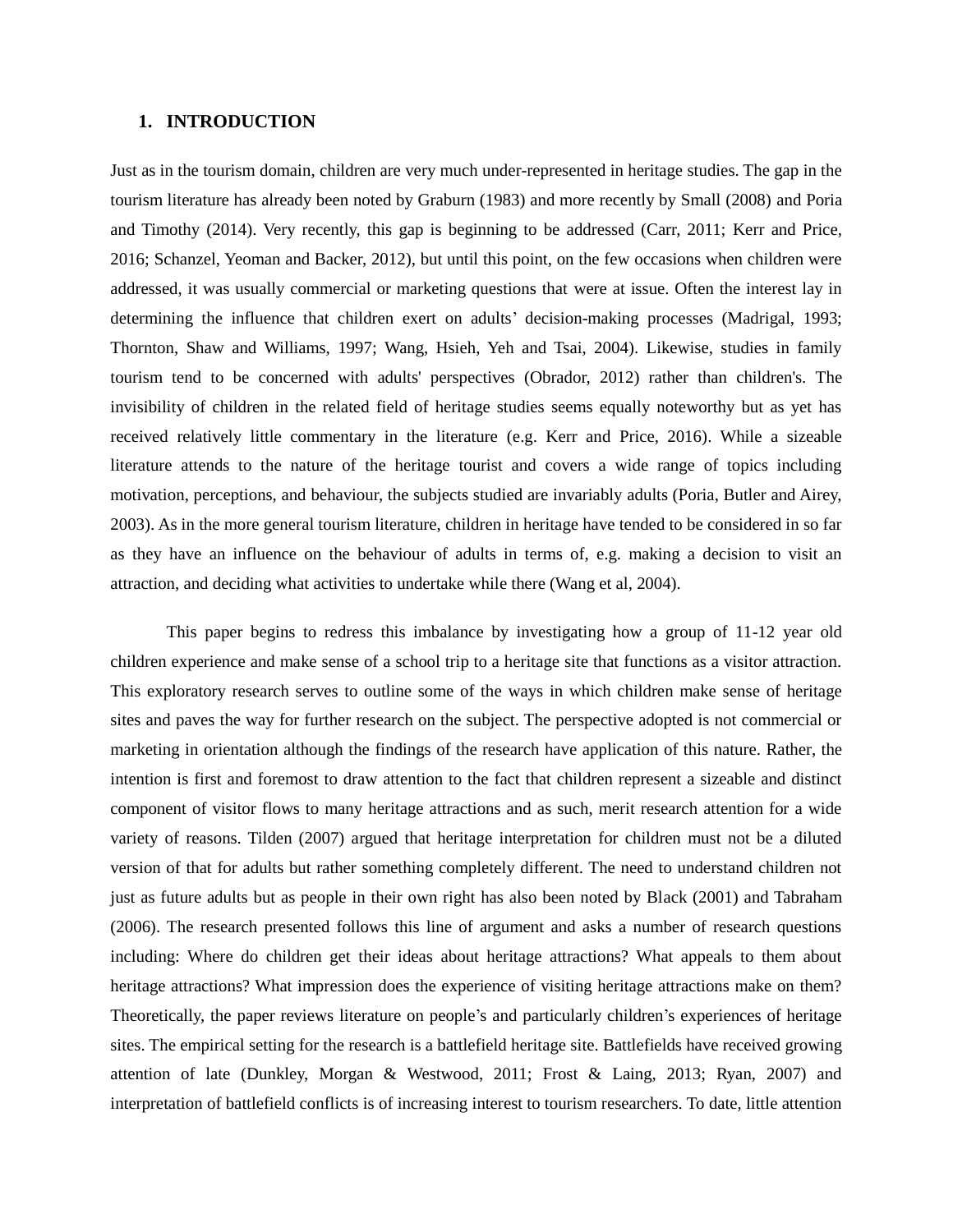has focused on children as visitors to such sites. This paper reports the findings of research undertaken to investigate how 34 school-going children aged 11-12 years old experience and make sense of a statemanaged battlefield heritage site in Ireland while on a school trip. The research adopted an interpretivist approach and employed a variety of innovative data collection tools, gathering ideas from the children through discussions, writing, drawings and observations.

#### **2. MAKING SENSE OF HERITAGE SITES**

The extensive body of literature dealing with heritage sites seems to concur that experiences of heritage are strongly predicated on personal influences. An artefact, site or event can have different meanings for different people depending on how the heritage is viewed or understood, or on what expectations are placed upon it. Poria et al (2003), for example, concluded that heritage exists not because experts claim it but rather because it is meaningful for the individual(s). They found that when visitors perceived a site as being part of their own heritage they felt more emotionally involved and more satisfied with their visit to the site. Burnett (2001) similarly argued that when people experience heritage sites they reassess their lives and their past in a way that makes the heritage experience a time for personal engagement and reflection. The realization that understandings of heritage are complex, multi-faceted and individualistic centrally informs the enormously important task of heritage interpretation. Much has been written about heritage interpretation. According to Moscardo (1996), its purpose is to enhance the experience of visitors and to make them more aware of heritage, its associated history and the current issues surrounding it. Tilden (2007), whose work in the field of interpretation has been seminal, explained its role in terms of provocation as opposed to instruction, and as an endeavor that aims to cause visitors to experience a revelation. Both Moscardo (1996) and Tilden (2007) conceptualize the aim of interpretation as being the connection of the heritage at issue with the personality of the visitor.

In recent years, a key development in heritage interpretation has been the introduction of technology in various guises to enhance the dynamism, interactivity and multi-sensorial nature of the interpretation. This development acknowledges that visitors understand and experience heritage not only through their 'gaze' (Urry, 1990) but also on a sensory, emotive and embodied level (Schorch, 2012). It also attests to Moscardo's (1996) ideas about 'mindful' and 'mindless' visitors. The former are openminded, inquisitive and receptive while the latter tend to be generally less concerned with the exhibitions and interpretation on offer. In order to entice the 'mindless' visitor to engage and to have a more satisfying experience, it is argued that heritage attractions should offer interpretation that provides both variety and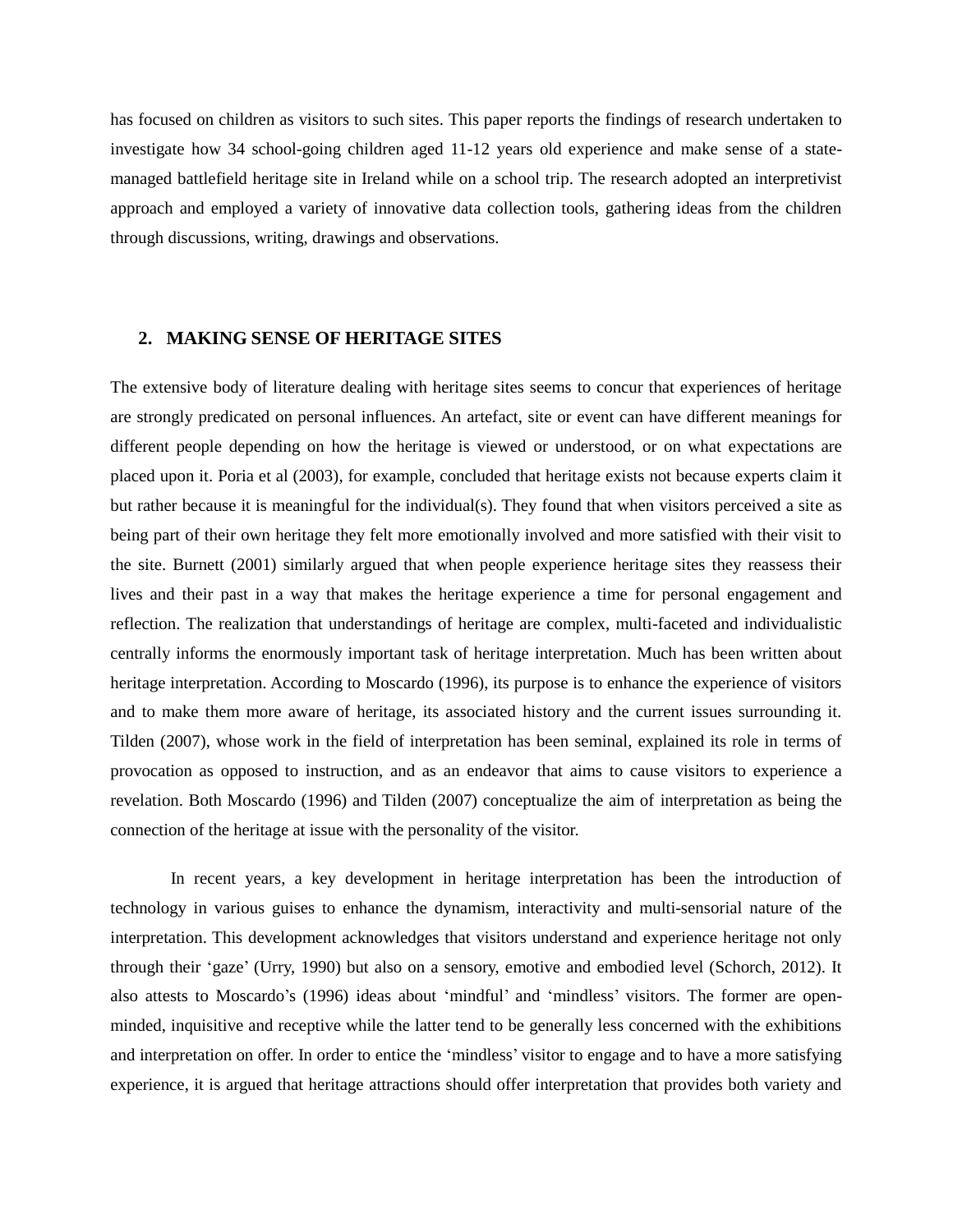control to the visitor (Moscardo, 1996). A number of researchers have concluded that interactive, multisensorial interpretation is more educational and more enjoyable than other types. Durbin's (2002) research found that the use of multimedia (e.g. audio visuals, videos, interactive computer displays, objects to touch, music as well as 'hands on' activities such as making things) both increases the amount of time that visitors spend at an exhibit and their understanding of the exhibit on display. Elsewhere, Kelly's (2000) research found that visitors were most attentive when live displays were employed and that interactive displays were considered to be most successful amongst all visitor groups.

# *2.1. Children and heritage*

While this research focuses on a school group of 11-12 year olds, the literature on children's perspectives of heritage sites remains so sparse that it has been necessary to consult sources which focus on a variety of age groups and types of group within childhood/adolescence. However, despite this variety, there are a number of recurring themes in respect of visitor behaviour issues. There seems, in the first instance, to be a general consensus about the need to offer children opportunities for active, experiential forms of engagement with heritage. Kelly's (2000) finding in respect of the successfulness of interactive displays, for example, was particularly emphasized in the case of children. Elsewhere, Nickerson and Jurowski's (2001) study stressed the importance of activities in generating a fun experience, which contrasts with the more general literature on heritage focusing on the need for revelation and reflection (Burnett, 2001; Tilden, 2007). Writing about interpretation, Tilden (2007) noted the need to accommodate children's fast rate of learning and their highly receptive minds which are generally clear of the personal or social issues that can burden adult minds. He implied that it should be relatively easier to hold children's attention although he acknowledged that developing interpretation for children introduces some difficulties. These include the fact that children tend to notice small details in a way that adults may not; that interpretation for children must help them relate to remote concepts /objects (by, for example, explaining difficult words); and that efforts must be made to enable children to identify with the historical scene or to live the historical experience in question. Meeting these needs requires interactivity, as discussed in Black (2001) where children's interest in touching items, dressing up, participating in computer-based activities, competitions, trails, etc. was noted.

Specifically in terms of school children and their experiences of heritage sites, there is a lack of previous research. The importance of school tourism as an emerging strand of tourism is outlined by Ritchie, Carr and Cooper (2003). They note that this is a strand of educational tourism, and that trends in education and travel are set to see the market grow rather than contract. Their research focuses mainly on school tourism from a supply side, noting that educational provision in many European museums has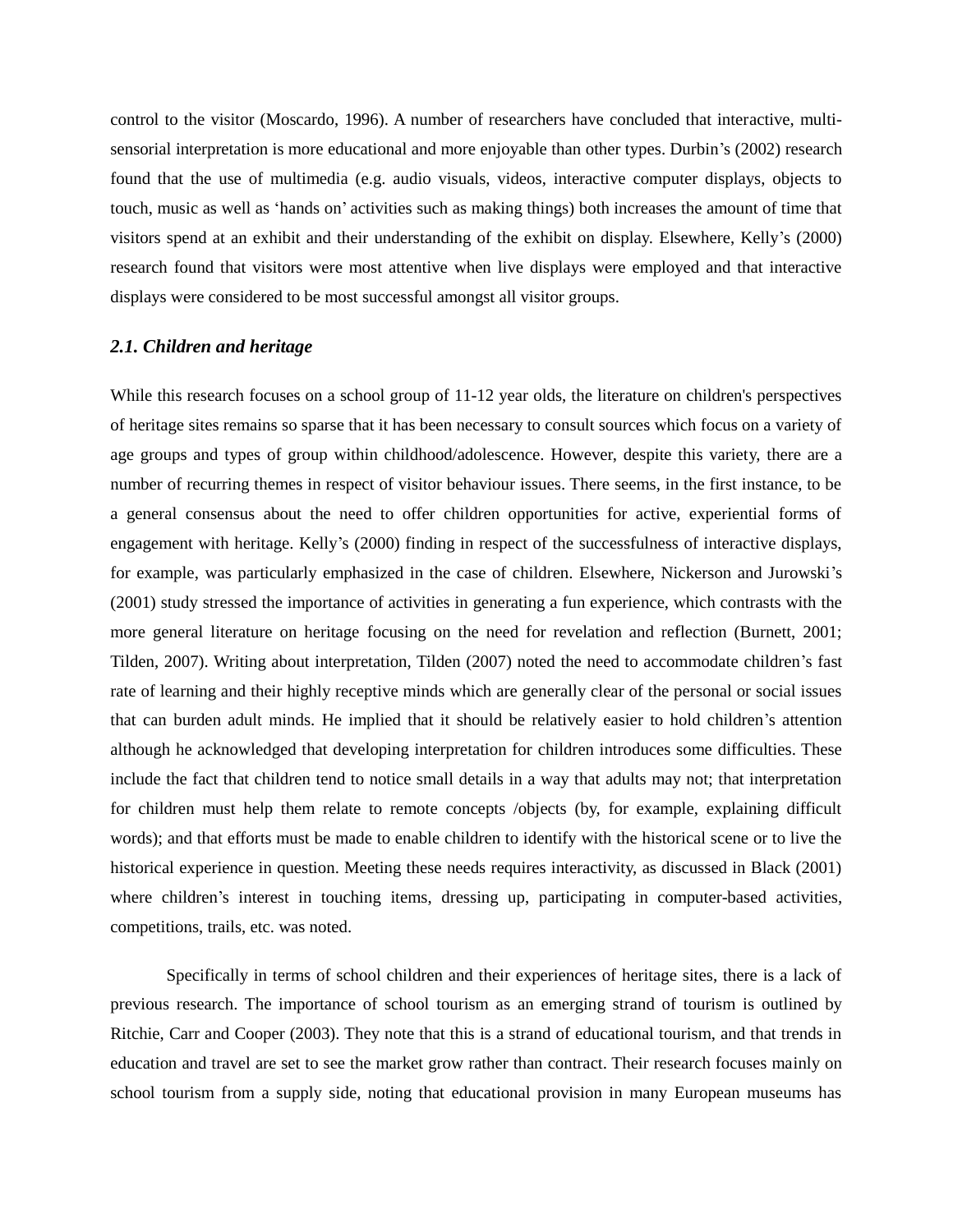improved in recent years, with a greater emphasis on technology and imagination, creating an experience for school children which is both entertaining as well as educational (Ritchie et al, 2003). However, the views of school participants on school trips have only rarely been studied (Ritchie et al, 2003). Larsen and Jenssen (2004) presented a study of reasons and motivations for 14-15 year olds going on a school trip. The importance of social interaction with peers was identified here, and reoccurs throughout other literature. Larsen and Jenssen (2004) found that children were mainly motivated by social reasons and the need for social belonging. For them, the social aspect of being with others was more important than any other dimension of the trip. With regards to school children's perspectives of heritage site visits, the gap in previous literature is even greater.

Both of Larsen and Jenssen's (2004) findings: the need for active, experiential engagement; and the need for social belonging echo findings in Small's (2008) tourism research. She explored memories of childhood holidays and found that the most positive memories involved shared, fun, physical activities and sensory experiences where children were absorbed, especially in the company of other children. Likewise Schanzel (2012) confirmed that holidays for children have a stronger social dimension than those for adults. The nature of the social interaction between the heritage Guide and children visiting heritage attractions is a further point raised by Tilden (2007). He argued that Guides should conceal direct instruction and instead create a relaxed learning environment which clearly sets the heritage site apart from the classroom. In the process, they should create a sense of companionship with the children. Dahles (2002) refers to research by Cohen which conveys that a Guide must translate the strangeness of a foreign culture into something familiar to the visitors. This may be even more important for younger visitors who may arguably have less previous knowledge of the subject than adult visitors. In related fashion, Durbin (2002) wrote about the importance of social interaction between adults and children during visits to heritage attractions and of the need for exhibitions to generate conversation between them.

In some respects, the importance of the social dimension apparent here relates to the importance of play in young people's lives. Kadlec (2009) wrote about the importance of play in enabling children to learn the benefits of trust, problem-solving, fairness, etc. She argued that children combine the reality around them with imagination (e.g. creating narratives in their mind). The well-understood relationship between play and learning is underscored here and clearly, when children constitute the visitor group, the educational potential held by many heritage attractions becomes paramount. In order to realize this potential, the incorporation of playfulness into interpretation at relevant heritage sites seems wise, as the inclusion of stimuli for the imagination, as well as the freedom and scope for children to withdraw into the part-fantasy, part-reality world of heritage could enhance the learning experience. Central to the learning environment, researchers concur, is plenty of opportunity for 'hands-on' experiences (Tilden, 2007;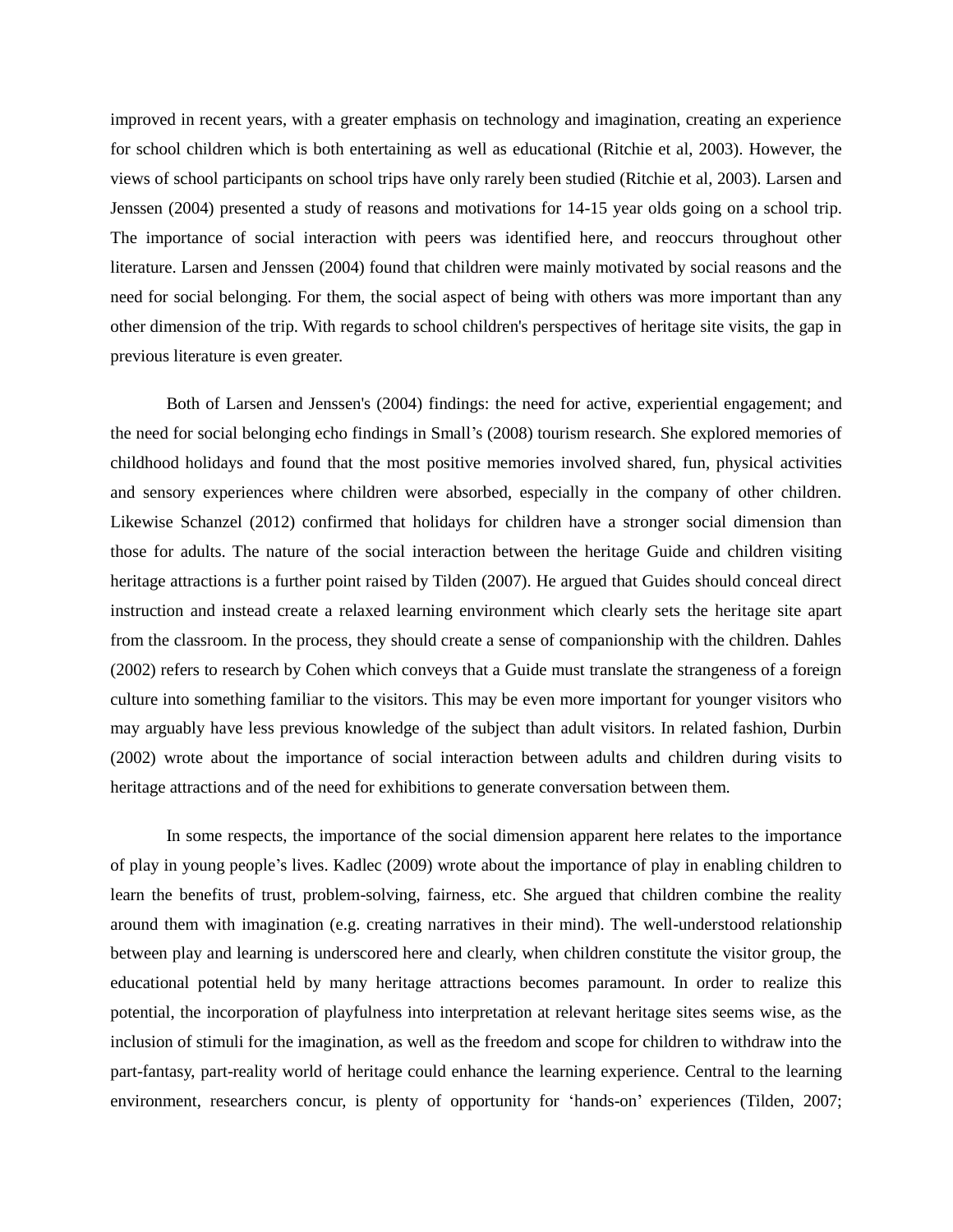Wendling, 1989). Munday (2002) argued that children should be allowed direct contact with the historical objects themselves, suggesting that the benefits of learning from direct handling e.g. learning how objects feel and weigh and experiencing their finer details outweigh any risk of loss or damage to the objects.

In terms of trying to understand how children approach heritage, existing literature seems to suggest the need to begin by examining how children view the world more broadly. It also highlights the importance of existing knowledge in children's negotiations of 'newness' more generally. Researching children's attitudes to holidaying overseas, for example, Cullingford (1995) found that children tended to find the countries that were culturally familiar to be most attractive as holiday destinations. Cultural familiarity was often mediated by television. More generally, he noted that children tend to enjoy things and activities (e.g. certain foods) that were familiar with their routine home lifestyles. The importance of familiarity, or of what is personally known, recurs in Barca and Pinto's (2005) research on how children make sense of historic streets. They argued that the nature of children's historical understanding has three dimensions. Children firstly understand observed features in the light of personal experience. In this case it was found that children's perceptions of the past had been transmitted by books, teachers, elderly people, as well as in contemporary images and television. Secondly, understanding comes from a combination of personal experience and restricted historical belief (drawn from school, community and personal experience). The third dimension of children's understanding is creative and reflective in nature. According to Barca and Pinto (2005) it involves children questioning conventional wisdom, putting forward their own views on what should be valued and how affairs should be managed.

The literature on children and heritage has also adopted a more pragmatic tone in noting some of the practical implications that attend accommodating children as visitors to heritage sites. Black (2001), for example, listed some of the challenges involved. Among these he cited the need to: avoid broken or poorly functioning elements within an exhibition as these may evoke quick frustration in children; design exhibitions that can 'withstand hammering' by children and; cater to the needs of children of differing ages and to families with siblings of differing ages. Durbin (2002) took up this theme, noting that children enjoy discovering things and so should be able to 'open up' parts within the exhibition.

Overall, however, what appears to be missing from the literature is an emphasis on understanding how children themselves experience and understand heritage and perceive heritage attractions. This seems to undermine existing international and national policy interest in advancing young people's access to culture. Internationally, the 1989 Convention on the Rights of the Child is very clear that children have the right to participate fully in cultural and artistic life. UNESCO reinforces this view in its supports and initiatives to promote world heritage education for young people (WHC, UNESCO 2010). At the EU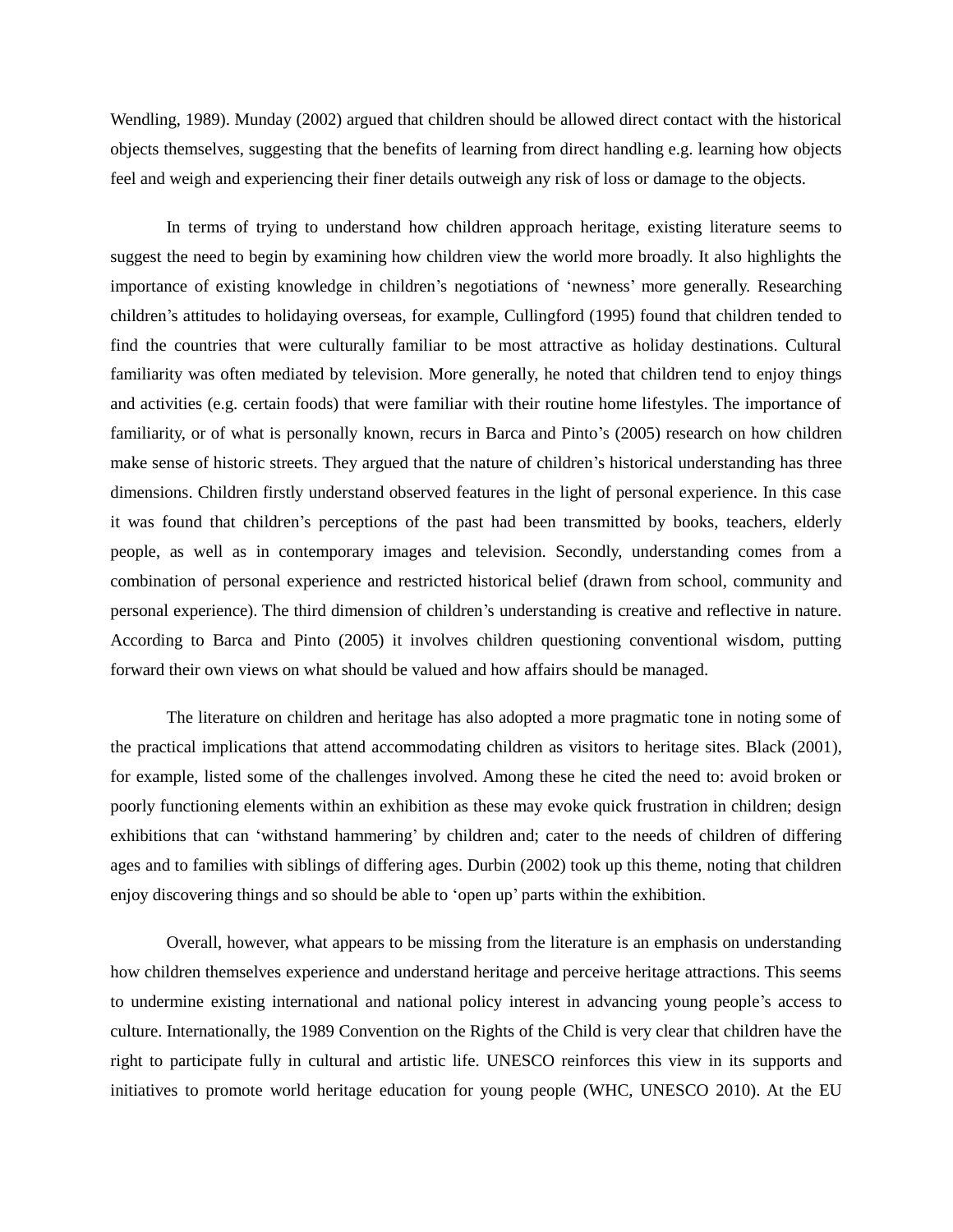level, the importance of young people's access to culture is addressed in the 2008 European Commission document. In Britain a number of diverse policy documents address the issue of children and heritage. The British Kids in Museums Manifesto, for example, offers guidelines on how to make museums accessible for children, suggesting, for example, that space must be provided to accommodate the needs of different age groups (e.g. for toddlers to let off steam, or for teenagers to 'hang out'). In another heritage sector, the National Trust has a well operationalized policy of access for children with a wide range of events for families, opportunities for discovery and learning aimed at different age groups, an interactive games section on its website and a cartoon character called 'Trusty' who, like UNESCO's character 'Patrimonio' is designed to make children more aware of the importance of heritage sites (Taylor, 2006).

#### **3. STUDY METHODS**

This study was approached from an interpretivist point of view, aiming to determine how a group of children made sense of a heritage attraction, and investigating the feelings and attitudes of the children. There were a number of data collection phases between 28th March and 9th June 2011 by one researcher. At the outset, two in-depth semi-structured interviews were conducted with Education Officers at the National Museum of Ireland and the National Gallery of Ireland, two important national cultural institutions. This was intended to explore the subject of children and heritage from suppliers' points of view and generated a set of initial ideas which fed into the design of subsequent phases. The main data collection was undertaken in three phases, over three days, both in a school and on a school trip to a heritage site.

The importance of school tourism as an emerging strand of tourism is outlined by Ritchie et al (2003), and working with a group in their school had the added benefit of accessing a number of children at one time. Barker and Smith (2001) note that when children are in their day-to-day spaces, they are the experts and the researcher is the novice. As well as this, it was noted by Isaksen & Roper (2010) that when working with children it is important to use a room where they are not distracted by their surroundings, so undertaking research in their classroom was appropriate for gathering data from the children. Being an exploratory study on children's perspectives on heritage sites, the main data collection focussed on one class group of 34 primary school children aged 11-12 years and one heritage site. As the topic of children and heritage sites is so understudied, it was felt that a study of any age group of children would add to existing knowledge on the topic. This particular age group was chosen for study because it was thought that they would be old enough to work cooperatively with a researcher and sufficiently articulate (both verbally and in writing) to communicate their views.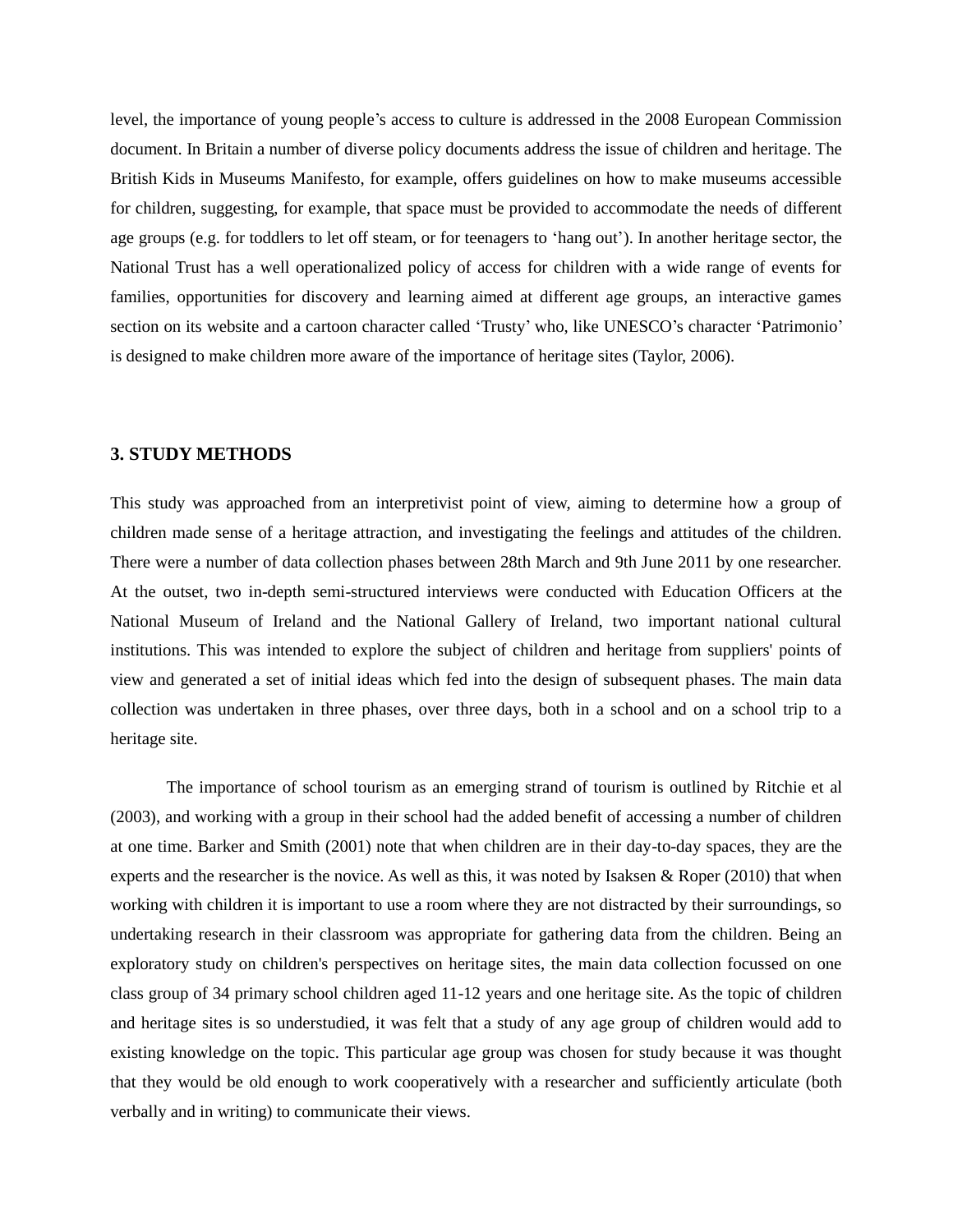The heritage site chosen for this study was the Battle of the Boyne Visitor Centre, located at Oldbridge, Co. Meath, the site of an important seventeenth-century battle. It was chosen due to its variety of media and interpretation methods, some of which are particularly novel, with an emphasis on visual and dynamic elements rather than on text. The interpretation includes an audio-visual display about the battle, much of which is presented in a dramatic movie-style, rather than the more traditional purely documentary style. There is also a laser display on a battle site model which explains the movements of the armies. As well as this, there are paintings, panels, maps, mannequins, videos, and weaponry. Further interpretation is offered by guided tours. The researchers identified a primary school group of 11-12 year olds who were planning on making a school trip to the Battle of the Boyne heritage site at a time period which was opportune for this study, and as such these were chosen for the study. While some of the group had previously visited the site in question, it was their first time visiting as a school group.

Phase 1: The initial data collection took place in the children's classroom and was designed to determine the children's prior knowledge, experiences and opinions. They were initially given hand-outs with images of heritage sites (both Irish and international, natural and cultural sites) and asked to write about whatever they thought of when they looked at them. MacAuley (1996) in previous research used visual stimuli to gain an insight into children's perceptions. This exercise was intended to 'break the ice', and the images were chosen so as to promote discussion on a variety of types of heritage sites. This was followed by a general discussion which was steered through four main subjects: heritage sites in general, the Battle of the Boyne Visitor Centre, previous school trips, and expectations of the next day's visit. Phase 2: The next day, at the Battle of the Boyne Visitor Centre, data were firstly gathered from observing the children on a guided tour of the exhibition. Following this, the children were given a quiz based on the exhibition. Finally, they were asked to either write about, or draw a picture of, their favourite part of the exhibition. Phase 3: Back in the school the following day discussions were held and recorded on: the previous day's trip; comparison of the previous day's trip with trips to other similar places or to places on holiday; and a comparison of the previous day's visit with any schoolwork they had done on the Battle of the Boyne.

#### Please insert Table 1 about here

Each group discussion lasted approximately 40 minutes, and involved dialogue that used simple language and open-ended questions in such a way as to encourage as much engagement as possible, and to motivate children to take the lead. Bundy (2005) indicated that group work with children is beneficial in how it encourages conversation and honesty, and avoids intimidation. The discussion sessions were comparable to focus group work, which Berg (2009) noted is an excellent means for collection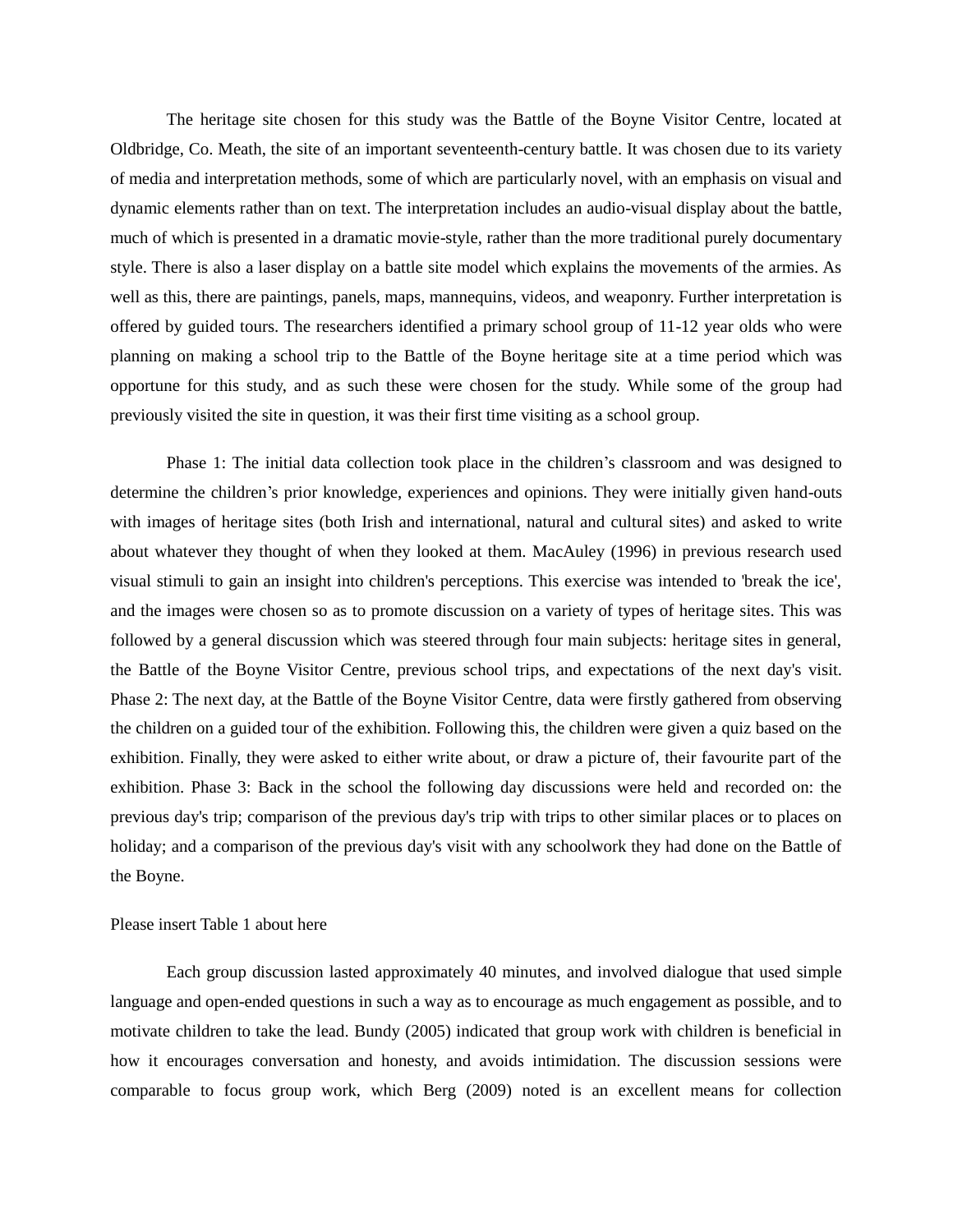information from children as it encourages them to speak freely. The phased data collection approach was found to work well in generating insights into the children's feelings and attitudes before, during, and after their heritage site experience. It was constructive in that data from each phase informed the preparation of subsequent phases. It also helped the researcher build trust with the children. This encouraged them to feel more at ease and to speak more freely. Saunders, Lewis & Thornhill (2007) noted that interpretivism requires the researcher to enter into the social world of the subjects and see things from their points of view, and so the phased approach here allowed the researcher to develop a familiarity with the children over time, which aided the interpretation of the children's ideas.

At the end of three phases, the data gathered consisted of audio recordings of discussions in phase 1 and 3, observational notes from phase 1, 2 and 3 (including some quotes from the children, some observations on their tone and body language, and notes on parts of the exhibition that they appeared to enjoy, be confused by, etc), handouts from phase 1 as completed by the children, and handouts with written pieces and drawings from phase 2 as completed by the children. While a small number of children did not participate as fully in the discussions as others, a large amount of data were gathered. In addition, written data and drawings were gathered from all 34 participants. The drawings proved useful in indicating what the children tended to visually note and remember from different parts of the visit. Using a variety of data collection tools allowed the children to communicate their ideas in different ways, thus ensuring the likelihood of the researcher understanding their ideas as fully as possible.

At the end of phase 3, all of the data were thematically analysed. This involved enumerating certain details (e.g. favourite parts of the visit) and identifying specific comments, written ideas, or elements of drawings which appeared to apply repeatedly, either to a large number of children in the class, or those which appeared several times through the three research phases. Then these specific answers were grouped according to more general, common themes. In the case of the written pieces and drawings of their favourite part of their visit, a simple count of which parts of the visit appeared most was also undertaken. As well as this, some initial analysis took place throughout the three days, similar to that mentioned above, allowing opportunities to clarify and further discuss certain ideas with the children.

# **4. RESULTS**

## *4.1 Perceptions of Heritage Sites in general*

The children's perceptions of the heritage sites presented to them by the researcher for discussion seemed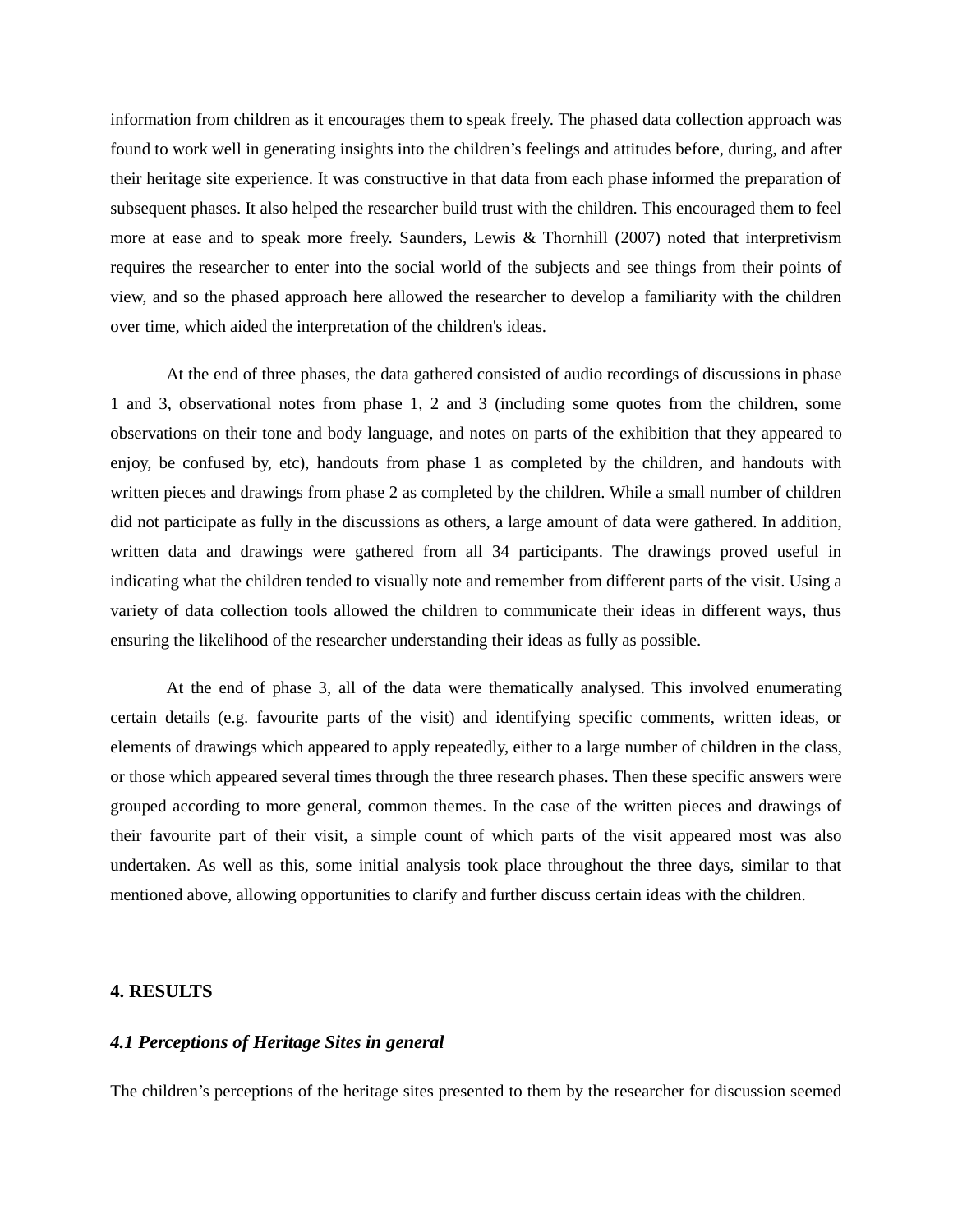shaped by a number of key influences. Early interviews with the two Education Officers had emphasised the extent to which children's views of heritage are as much affected by messages they receive externally (e.g. from parents, teachers) as by anything they encounter within the site itself. In phase one, this was confirmed, with the highly influential role played by television programmes and movies being particularly striking. An image of the Colosseum (Italy), for example, was associated with gladiators, which the children claimed they were familiar with from television. It elicited mentions of 'Romans, blood and sand, death'. The Grand Canyon (USA), meanwhile, generated responses including 'makes me think of cowboys'. A later discussion with a boy on the topic of flintlock muskets (a type of weapon used in the exhibition) revealed that 'there was a movie I saw called The Three Musketeers and that was in it'. As each of these quotes were discussed, many other children in the class agreed with the comments.

In addition, children's impressions of heritage sites were informed by their broader knowledge about the places where the sites were located. So, for example, the Pyramids (Egypt) were identified as 'a hot place'; the Colosseum encouraged one child to write ' I think of Italy. And then pizza'; the Eiffel Tower, according to one boy was 'supposed to be romantic', because it is in Paris. When questioned about why they thought of Paris as being romantic, many children responded again that they had learned this from television. The children's own personal associations with sites were also important to them. This involved both a tendency to imagine themselves at the site, for example one child for whom the image of the Eiffel Tower was a reminder of 'my fear of heights', as well as their tendency to think about the role certain sites already play in their lives, for example when discussing Newgrange, a World Heritage Site close to where they live, many of them commented on living near it or having visited it: 'I go there every year'.

### *4.2. Experiences of Heritage Sites*

During the first data collection phase, children were asked about their previous class outings. A number of observations emerged from these discussions and were further supported in subsequent phases of the research. Most obviously, and not surprisingly, it was clear that the degree of activity associated with particular visits emerged as a strong factor shaping their memories. The class was in general agreement that their most preferred trip to date had been to an outdoor adventure park. Other comments supported the preference for activeness: one child, for example, said that a previous visit to an abbey had been better than a trip to the Battle of the Boyne site because they had been 'able to run around and climb a lot'. Equally, the interest in being active was evident in some of the children's comments on the hand-outs. One of them wrote: 'I'd love to try and climb on them' alongside an image of the Giant's Causeway, a World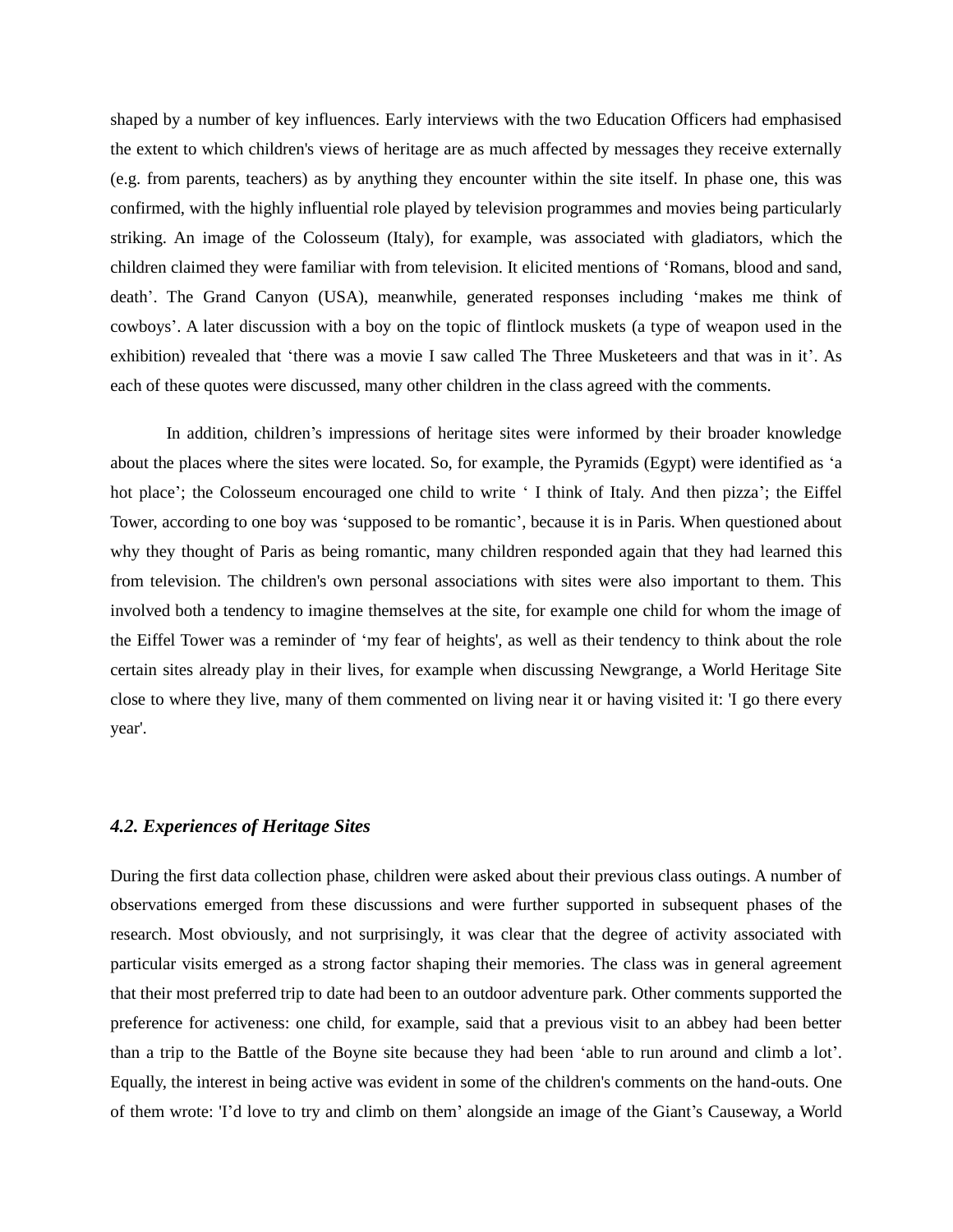Heritage Site in Northern Ireland. Another factor that emerged in line with existing literature (Tilden, 2007) was the strongly influential role of the Tour Guide. Most of the class agreed that their least favourite school trip had been to a site where their Tour Guide was 'giving out' to them (scolding them) and 'seemed bored'. A third factor that emerged at this early stage of the research was the importance of social interaction. Several of the children were making a return trip to the Battle of the Boyne heritage site, but anticipated that the imminent school trip to the site would be better than their previous visits because this time they would be with their friends. However, when asked whether being with their friends was the most important thing on a school trip, some of the children disagreed and said 'I want to go somewhere fun' , interestingly placing importance on the choice of destination also.

Regarding what the children learned and remembered from their visit to the Battle of the Boyne site during phase 2, they tended to remember both things that their Tour Guide physically pointed out, such as 'the cannonball over the door', and the things the Guide described with gestures, for example, the musket loading drill. With regards to what parts of the visit the children enjoyed, a lot of the children agreed that 'pictures are better than reading' in exhibitions. However, while completing the quiz, the children needed to search for the answers in the exhibition, and it was apparent during this that they were excited when reading the information panels, suggesting that for most of the children, reading is more enjoyable when searching for specific answers. Indeed, they confirmed this when later asked about it. It was clear from both the writings and the drawings completed in phase 2 by the children that there were several parts of the exhibition which strongly appealed to them. An analysis of this data indicated that 15 of the children identified the audio-visual movie as their favourite part of the visit, and six others included it as one of their favourite parts of the visit. Some drawings of the audio-visual indicate a strong memory of the soldier's uniforms, including their hats and other aspects of their uniform. Several of the drawings of scenes from the audio-visual seemed to include humorous aspects, such as speech bubbles beside the soldiers.

#### Please insert Figure 1 about here

Two other parts of the exhibition were popular: the laser display and the weapons. The children had a strong visual memory of the laser display, with nearly every child colouring the lasers red and blue (as they are in reality), and drawing the positions of the lasers on the model relatively accurately. The children appeared to be interested in the technology involved in the audio-visual, as well as the content, and one drawing of the laser display even included the projector for the lasers. When discussing the laser display, the children tended to be enthusiastic about the fact that the model had been lit up by lasers, rather than what the lasers had actually been explaining. Following on from this, most of the children believed that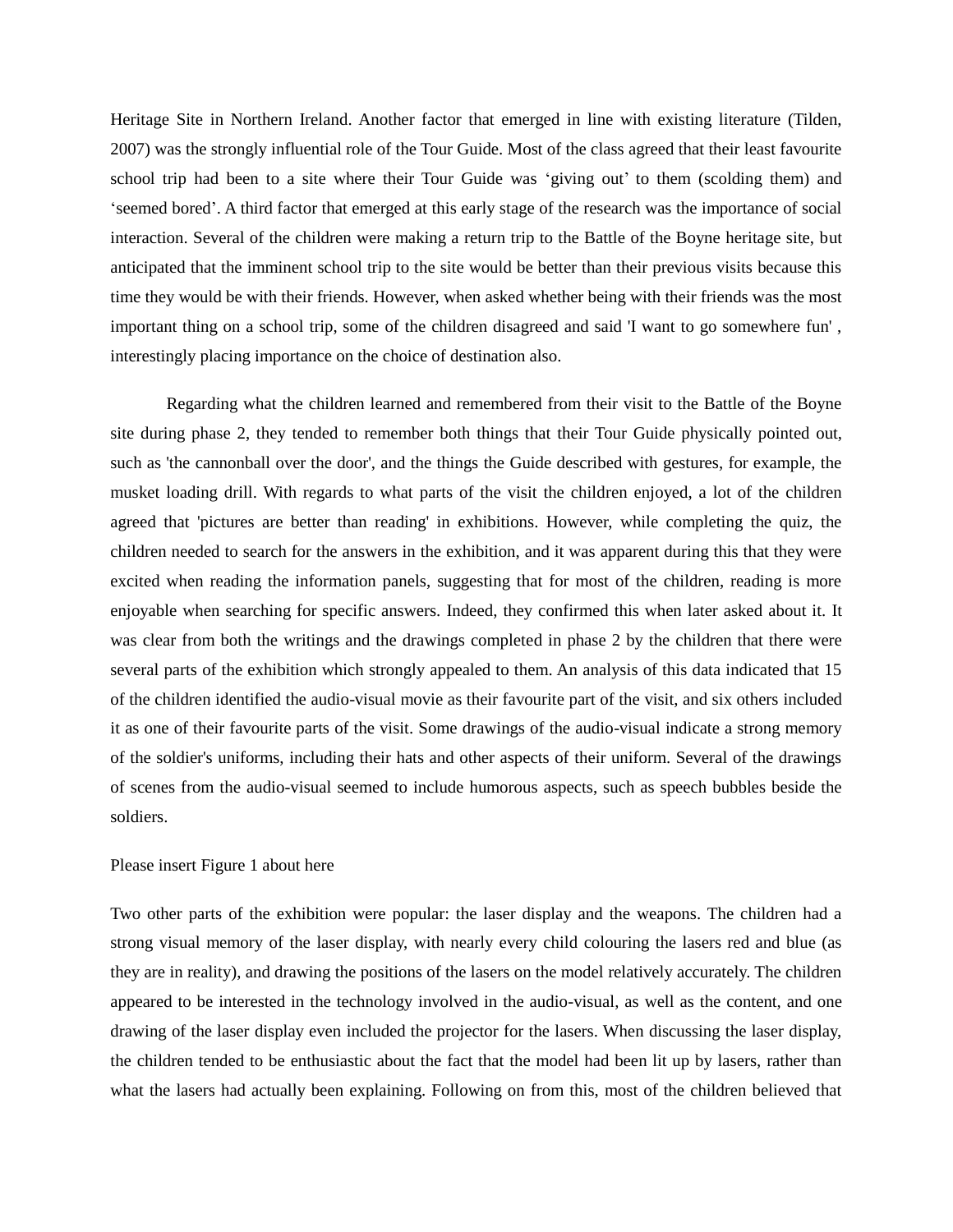the audio-visual explained the battle better than the laser display. When asked why, there were various responses, including: 'It shows everyone panicking, and how scary it is' and 'It kind of shows you how long it took to get the cannon ready'. Detailed aspects such as these appeared to interest them more than looking at the 'bigger picture' of the battle tactics which were shown in the laser display. Regarding the weapons, the children seemed to like imagining what it would have been like to be a soldier and use the weapons**.**

#### Please insert Figure 2 about here

While the children appeared to learn a lot from visiting (this could be grasped from a comparison of their ideas about the battle in phase one with phase three), even after visiting, some of their ideas were still those which had been developed previous to the visit. For example, one child spoke about one of the protagonists of the Battle of the Boyne being a 'coward'. This is something which is not mentioned in the exhibition, and it is likely then that this child may have held ideas from school/parents/other sources.

#### *4.3. Engaging with heritage –drawing on familiar and imaginary worlds*

An analysis of emergent themes sheds light on the various ways that children make sense of heritage, including where they get their ideas from, what appeals to them about heritage, and how heritage experiences make an impression on them. In terms of how they form their impressions of heritage sites, it seems clear that their already familiar worlds are very influential. The first phase of the research found a strong tendency for the children's perceptions to be rooted in television or movies, or in the associations they had already formed with a site's location, which in turn may also have been linked to television and movies. This relates to Cullingford's (1995) ideas of how television creates familiarity and influences children's ideas of places. The importance of familiarity was also seen in the study by Barca and Pinto (2005), who suggested that one way that children make sense of historic places is in the light of personal experience. This idea was further confirmed in this study, where the children made personal associations with sites, either associating the sites with previous visits they had personally made to them, or imagining themselves at the sites. It also compliments what Tilden (2007) writes about the children identifying themselves with a scene. All of this highlights the importance of what is already known and familiar to children in informing how they understand heritage. Of particular importance, in terms of drawing lessons for practitioners, is the manner in which children's impressions of heritage sites seem to draw on stereotypical connotations, as for example (in phase 1), one child's assumption that Paris is 'supposed to be romantic'. In the findings from phase 3, stereotypes re-emerged, as discussions with the children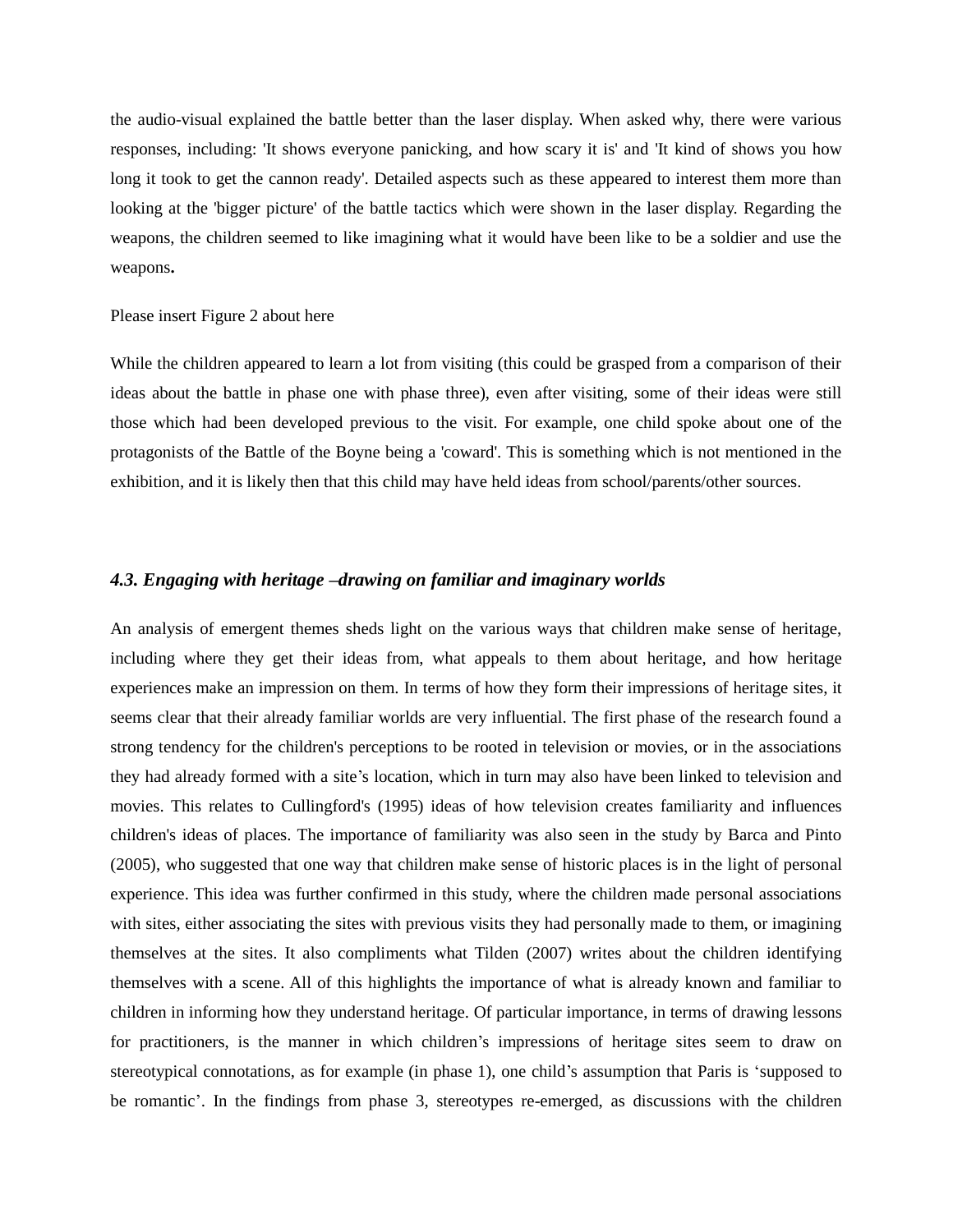implied that they seem to make very clear distinctions between the kinds of places that they visit, labeling some as 'educational' places and others as not educational.

The influence of television may also explain the evident attraction of the audio-visual aspects of the exhibition in the visitor centre. It may be that as well as being highly influential in forming their images of heritage sites, television may be central in explaining why certain aspects of a site are more enjoyable than others. This in turn suggests an interest in drama, like that which is found in the audiovisual, and which would be also found in the television programmes that they watch. As suggested by much of the literature (Kadlec, 2009), imagination played a large part in the children's experiences. This was especially seen in how the children enjoyed imagining what it would be like to be a soldier. This corresponds to what Kadlec (2009) writes about imagination playing such an important part in children's learning experiences. The notion of imagination in younger visitors may also be linked with their appreciation of the dramatic aspects of the visit. Thus, the findings suggest that the way in which this group of children makes sense of heritage is multi-faceted. The initial encounter seems to be negotiated along lines of familiarity and even once engaged in the activity of experiencing different elements of the site, it may be the sense of familiarity that enables them to relax and actively appreciate the site (as opposed to feeling alienated by it). However, once at ease and engaged with the site it seems that playfulness and imagination become very important avenues through which the children negotiate and make sense of the sensory experiences on offer.

# *4.4. Meanings*

Discussions in phase 3 found that the audio-visual part of the exhibition was the most favoured, or one of the most favoured parts for 21 of the 34 children studied. The laser display and the weapons, were the other favourite parts. The technology involved in the multimedia displays strongly appealed to the children, as seen from their interest in the laser display and audio-visual, and especially seen in one child's interest in the functioning of the laser projectors. Durbin (2002) noted the increased interest by a visitor when multimedia is used, and this has been further confirmed by this study. The children's accurate memories of the laser display also indicate that they were particularly attentive during this part of the visit. It was apparent from the findings that children were more likely to remember elements of the site if they had some sort of visual record of it. For example, they were more likely to remember the Guide's descriptions if visual aids or gestures had been used. This suggests the need for guided tours in general to incorporate visual aids, and the potential of using gestures and other body language to hold the attention of the children. Children's tours may require more consideration of the performance aspect of guided tours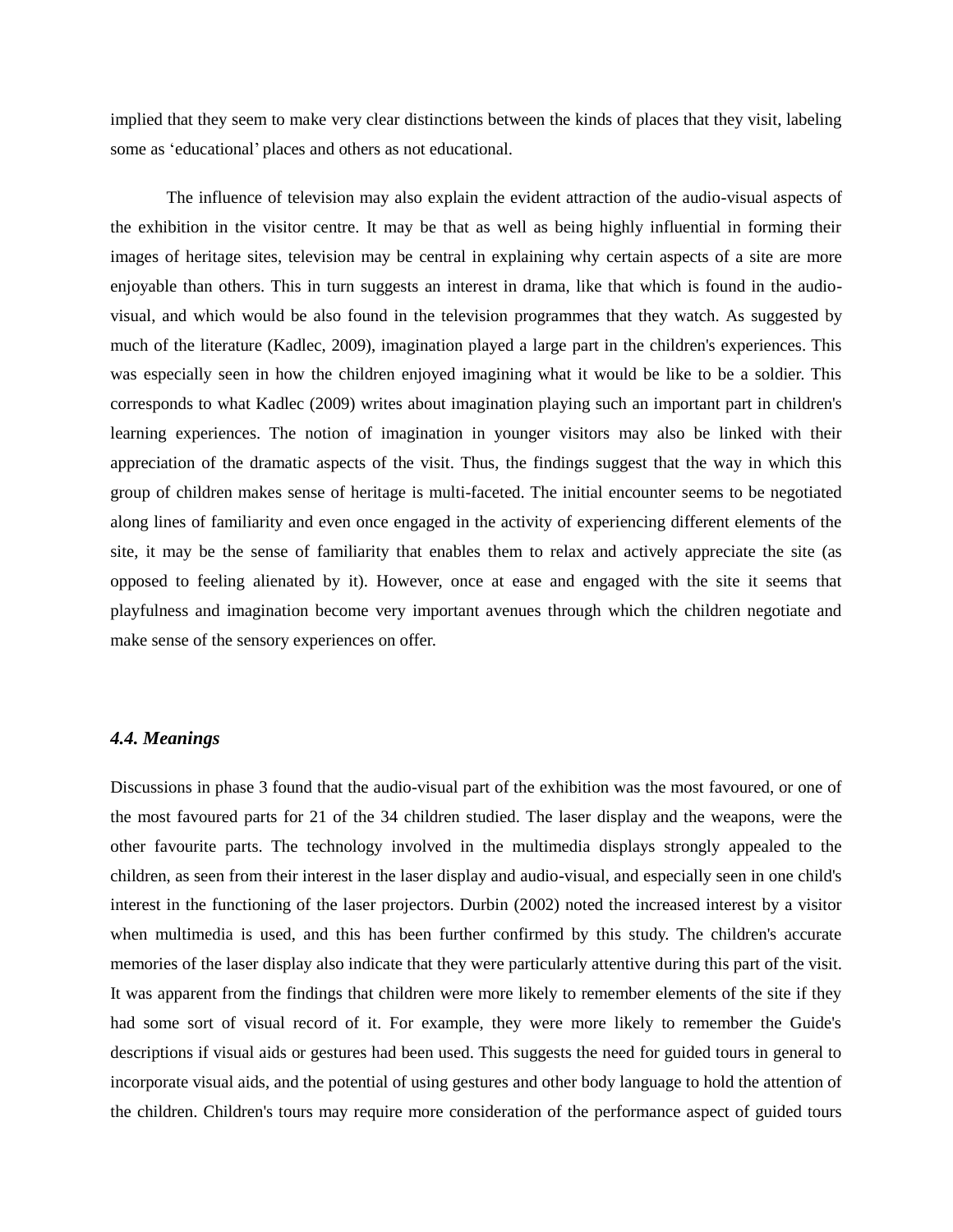than adults' tours do, again suggesting the importance of drama to children.

The children seemed particularly interested in the uniforms worn by the soldiers. The drawings gathered from the children after the site visit made this very clear. Most of them included accurate representations of how the soldiers looked, including fine detail. This interest in the details of the clothes of the soldiers may also be due to what Cullingford (1995) refers to as the 'curiosity in cultural differences of even the smallest detail'. Their inclusion of the field signs on the hats, etc., in their drawings signifies their interest in such small detail. The interest in detail can also be seen in how the children thought the audio-visual explained the battle better than the laser display, mainly because of its portrayal of the people, as discussed in phase three. In this way, they enjoyed considering the experience of individual soldiers, rather than the overall story of the battle (which would have been explained in the laser display). This again, suggests the tendency for children to notice detail rather than the over-arching story of the site/event. Tilden (2007) also recognised this tendency.

#### Please insert Figure 3 about here

In general, it tended to be the active, participative parts of the visit that stood out most for the children. While they enjoyed their trip to the Battle of the Boyne site, with one child noting 'it's the best so far, of the educational ones it's the best so far', it did not surpass an outdoor adventure park they had previously visited. It seemed that heritage sites with educational connotations, those, according to one child, that 'have information panels and if you're learning stuff', are inherently less attractive. This echoes Small's (2008) findings regarding children and their memories of holidays, and Black's (2001) remarks on children and activities at heritage sites. It was clear from observing the children during the visit that completing the quiz was very popular. It was an opportunity for them to actively participate, in contrast to other parts of their visit which were more passive. Participating in the quiz may have also resulted in the children being 'mindful' during this part of the visit, and therefore more satisfied with it than some other parts (Moscardo, 1996).

The fact that the children completed the quiz in groups of five or six may also have contributed to their enjoyment of this activity, considering the importance noted in previous research (Larsen and Jenssen, 2004; Small, 2008) of socialising in making holiday and school trips enjoyable for children. Likewise, the children studied here indicated in phase one that their favourite thing about school trips was being with their friends. They expressed dissatisfaction with previous visits where they were not allowed to talk to each other. Thus the social aspect of working in a group to find answers to the quiz may have been a factor. Another social aspect of children's experiences of heritage sites is their interaction with the Guides working at the sites. This is a social aspect which is less discussed in literature. The findings of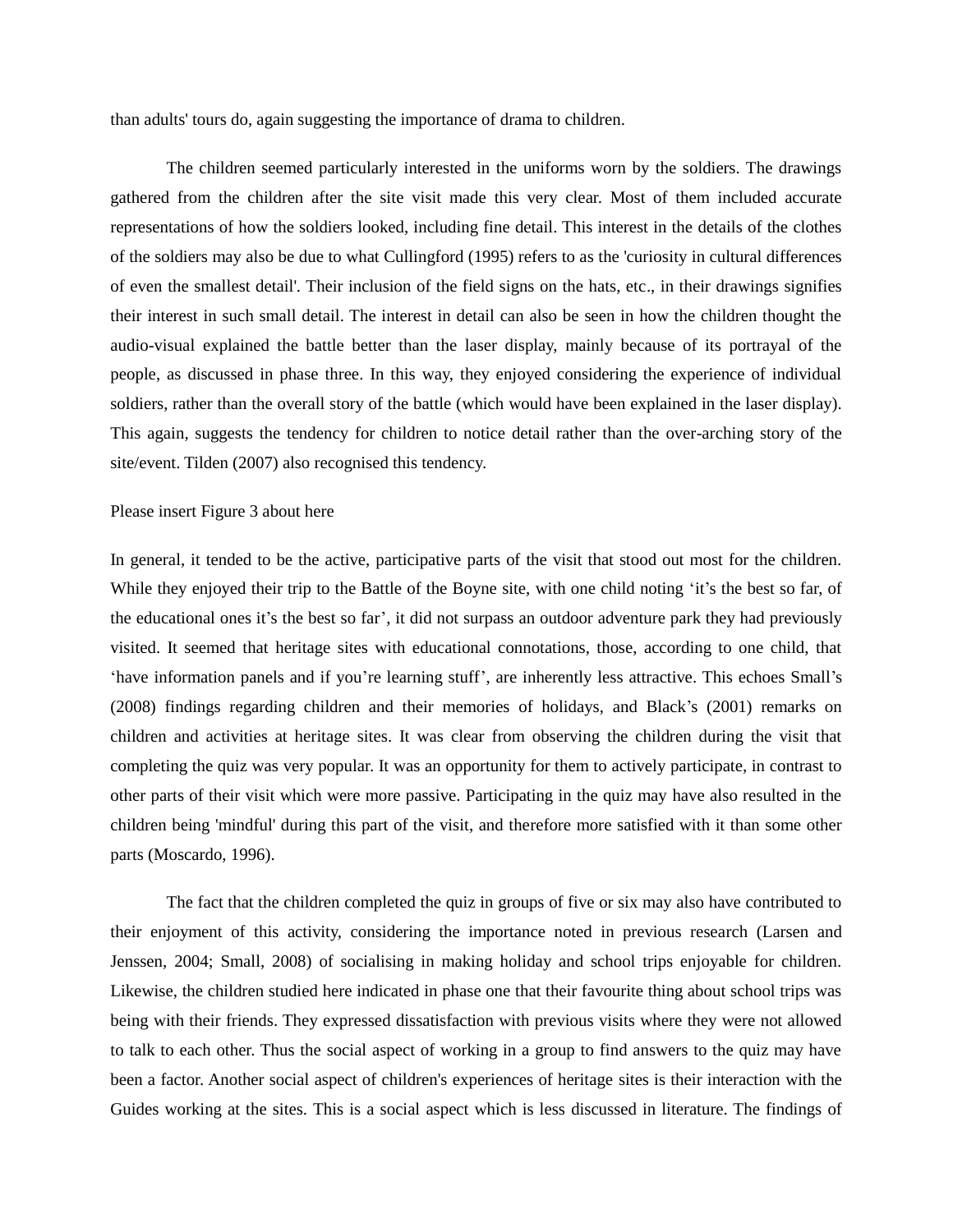this study indicate that the nature of the Tour Guide – children interaction has a significant effect on children's experience and memories of visiting heritage sites. This was first seen in their memories, in phase one, of one past school trip being centred around a Guide who they did not like. The importance of children liking their Guide is seen in the ideas of Tilden (2007) who writes that Guides should conceal direct instruction, so as to develop a sense of companionship with the children. This conveys an example of the type of things Guides could keep in mind, so as not to appear that they are 'giving out' (as the children accused their previous Guide of doing). This sense of respect and trust between Guide and children is therefore crucial to maintain before the children can begin to enjoy and learn from the guided tour experience.

As well as children enjoying social aspects of visiting, their understanding of a place is affected by who they are with. This point was strongly argued by the expert interviewees and was borne out in the findings more generally. Children were noticeably attentive during the guided tour part of their visit and in discussions afterwards it was clear that they had appreciated having a Guide. When asked if they would have preferred having no Guide at all, they said no, with some explaining 'you wouldn't know anything' and 'it helps you to understand'. While the children remembered parts of the exhibition that the Guide had not pointed out to them, they seemed to have particularly strong visual memories of things that the Guide had pointed out to them such as 'the cannonball over the door' and 'the big spear thing'. They also remembered various processes that the Guide had described using lots of gestures, for example, the description of the musket loading drill: 'he had to bite the bullet and put it in'. Interestingly, some children noted in phase one that they would appreciate Guides who can make them laugh. This aspect of humour is something which appears to be particularly important to most of the children, and was further confirmed by their inclusion of humour in many of their drawings in phase two. The importance of humour for children could also be seen simply in the fact that much of the discussion with them throughout the fieldwork for the study (both in phase one and two) involved laughter. While inclusion of humour in heritage site interpretation is something which would need to be carefully managed, it appears that it could have a strong effect on the children's experience. This is not something which has been discussed in previous research on the subject.

Barca and Pinto (2005), in discussing how children make sense of historic streets, highlighted children's capacity for creative and personal reflection. This was highlighted also in this study, during a discussion on the relative importance of natural and cultural heritage sites. The children expressed diverse opinions and argued intelligently, suggesting their capability of considering and debating such issues.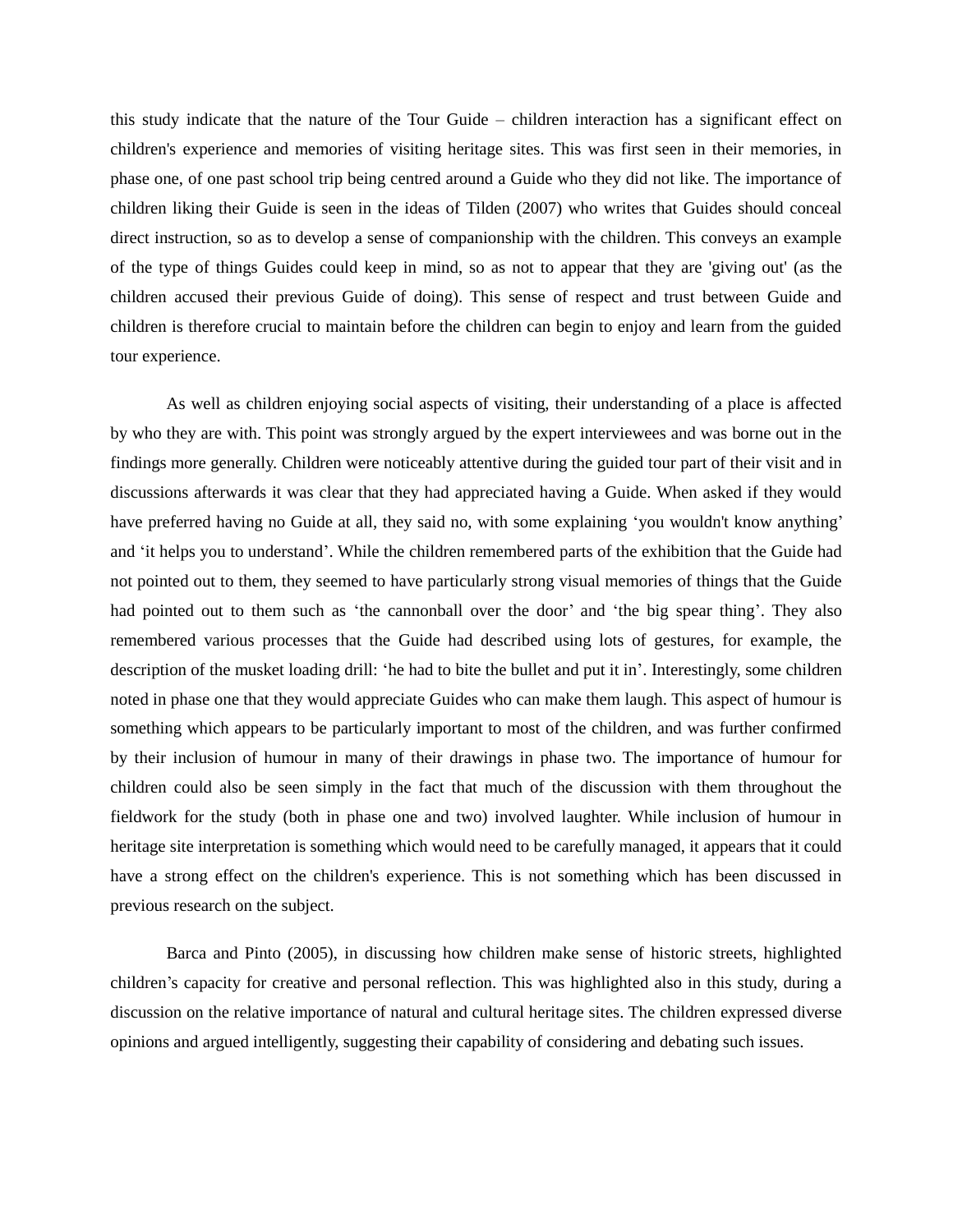#### **5. CONCLUSION**

This paper has endeavoured to shed light on how a group of 34 children aged 11-12 years make sense of a school trip to a heritage site. Through working directly with children, the study has generated some exploratory insights into the more general topic of how children make sense of heritage sites, a research topic that has excited little interest in the literature to date, and as such this study has begun to fill a major gap in previous research. The study has investigated the school group's perceptions of heritage, what aspects of heritage appeal to them, and what impression the heritage experience has on them. In general, its findings tend to support extant knowledge on children and heritage, and go some way to furthering our knowledge of it.

The findings confirmed that children's ideas about destinations can be similar to their ideas of heritage sites. The children studied in this research understand and appreciate heritage sites based on their knowledge of other places, which means that their preconceptions of a site are informed by their perceptions of the host city/country, which in turn may be informed by television. Their enjoyment of the heritage site studied here was found to be relative to other places they were accustomed to visiting, (like adventure parks), and was affected by how familiar or new it seemed to them. In terms of experiencing heritage sites, the study indicated the importance of providing opportunities for interaction and for visual aids to allow children to facilitate a style of learning that is similar to learning through play. While this point has already been made in the literature to some extent, the findings here strongly suggest that such aspects allow imagination and role-playing to flourish, and these are key avenues of learning for children.

Another interesting aspect dealt with in this study has been the interest of children in technology at heritage sites. This has not been previously studied to any great extent, and considering the increasing developments in technology, this is an aspect of interpretation which merits further investigation. In particular, future research could consider whether technology may in some cases distract from the material being interpreted, as this study indicated that the children sometimes seemed more fascinated with technology itself rather than with the content.

The study suggested the importance of social aspects in shaping children's experiences of heritage, including the importance of the relationship formed between the Tour Guide and the children. With the exception of Tilden's (2007) work, this relationship has been little studied to date. Here it was clear that the way in which the Guide interacted with the children mattered, with the latter preferring Guides to be animated and positive in their interactions. The fact that the children were accompanied by their school friends was also important and added to their enjoyment of the site. These findings on the role of socialising contribute to the limited knowledge that exists on school trip-taking, a tourism practice that is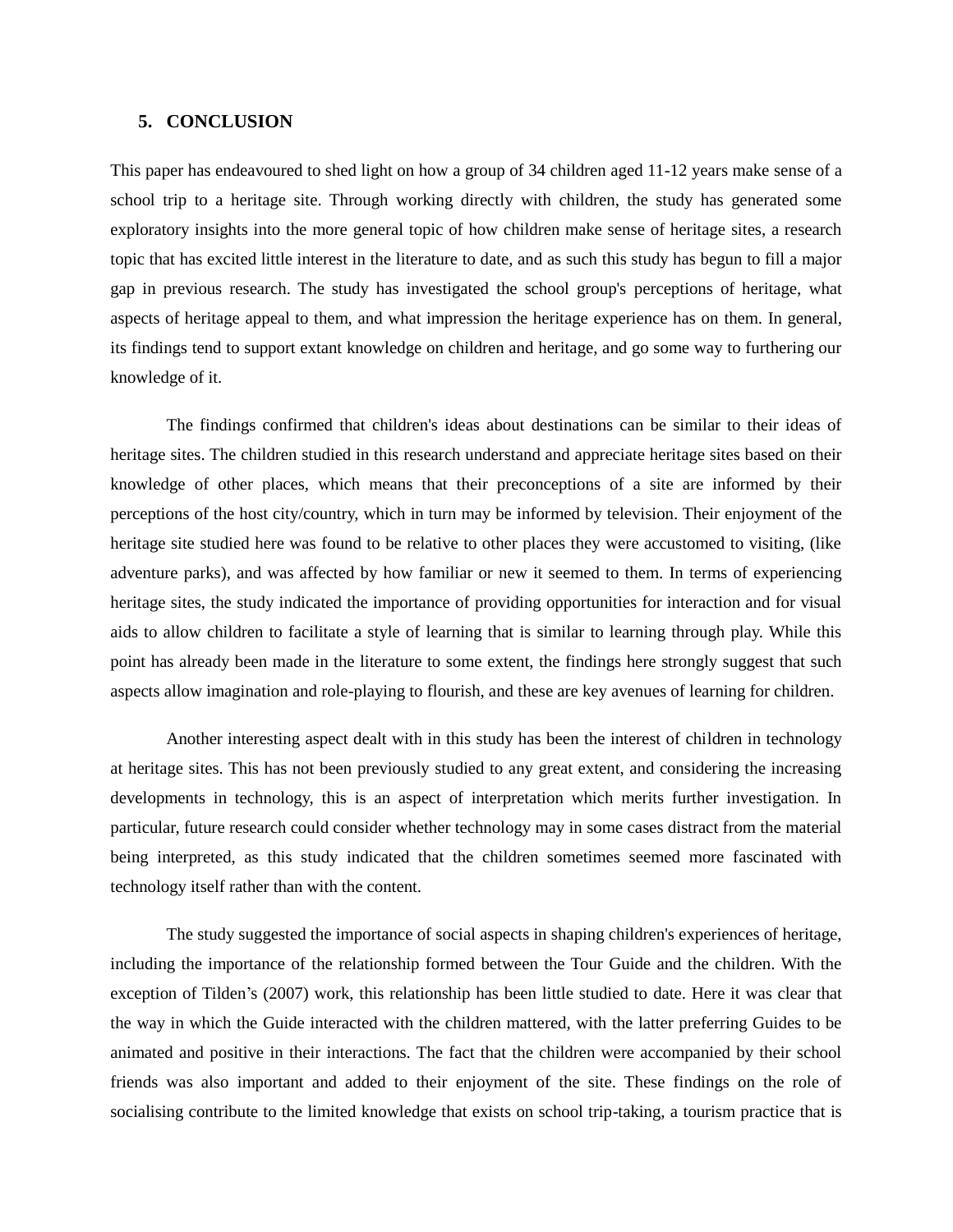distinctly under-researched (Ritchie et al, 2003). However, while they support Larsen and Jenssen (2004) in noting the importance of socialising as a motivation to go on school trips it also found that this group of children place significant importance on the destination of school trips.

Although this has been an exploratory study, the lack of previous research on this topic means that the findings here can contribute in a variety of ways to the literature on heritage site policy and management. In general, it was found that offering interpretation using a variety of multimedia in addition to a guided tour resulted in an enjoyable and memorable visit for the children studied here. The quality of the relationship with the Tour Guide was identified as being particularly important not simply because of the nature of the narrative content provided but because of the tone and approach adopted towards the children. In both of these senses, heritage sites open to children could benefit from tailoring guided tours for young groups. For example, humour could be included in tours. There was evidence that tours for children also need to focus on the detail of the story, rather than on the overall story. One way to deal with this may be to consider the story of the site from one historical character's point of view and present it to the children in this way. This would encourage imagination, another aspect which was found to be extremely important in their visit. As well as this, tours for children may need to focus more on the performance aspect of the presentation than those for adults. This involves incorporating elements of drama, and perhaps more visual props. The inclusion of activity, such as a quiz, was also found to contribute to children's engagement with the heritage experience. As it has been shown that children's experiences are shaped by those who accompany them, it seems appropriate that visitor centres and heritage sites should provide specific information for families, and other young visitors who do not receive guided tours. In this context, a fruitful avenue for further study could involve researching families rather than school classes, in order to learn more about how the experiences at issue compare.

The fact that this study involved working directly with children was in itself unusual. The innovative methods used contribute to existing methodologies. The phased approach was found to be particularly successful, as it allowed the author a good understanding of the children, and for the children to develop a sense of trust in the author. The combination of data collection tools allowed for a large amount of data to be collected, and allowed the children to communicate their ideas in different ways. This methodology has provided a template which could be adapted to other similar qualitative studies with children.

The nature of this study has been exploratory, exploring just one group of children and one heritage site, but its conclusions may serve as an introduction to the many fruitful possibilities that exist for probing further into the area. Children make up a significant portion of visitors to heritage sites, both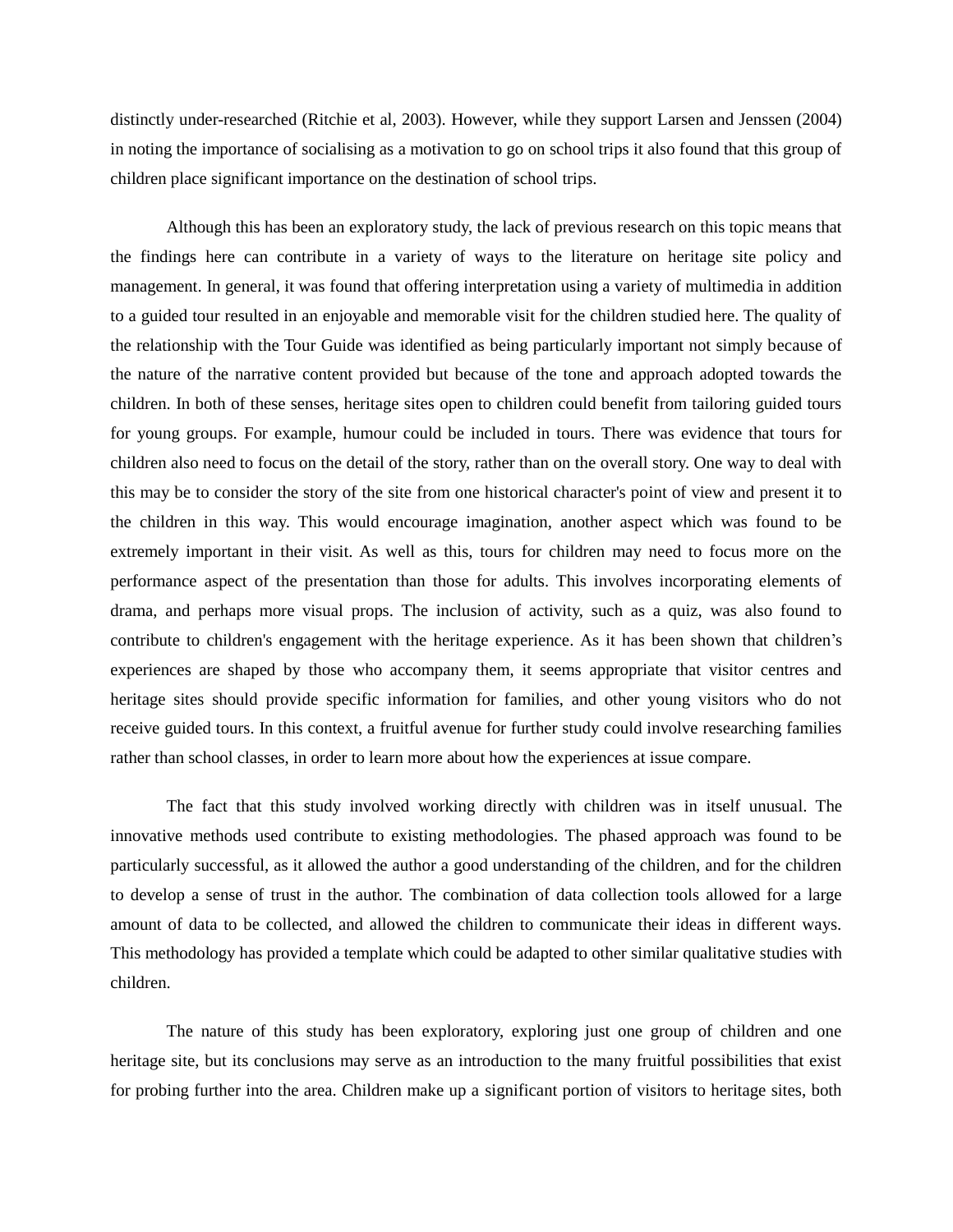through school tourism and otherwise. While they undoubtedly represent a future generation of adults who will hold responsibility for the preservation and management of such heritage, the study of this group of primary school children has suggested that children make up a distinctive cohort which engages with heritage in a variety of intelligent, curious and valid ways. Heritage sites provide children with very valuable social, cultural and educational experiences. For all of these reasons, enhancing our understanding of how children make sense of heritage and of how heritage sites in turn may seek to render themselves more engaging for children, seems a very valuable endeavour. By investigating such concepts as familiarity, technology, imagination, activity, humour and drama, heritage providers can ensure that children's experiences of such places are at once engaging, enjoyable and enlightening.

#### **References**

Barca, I. & Pinto, H. (2003). How children make sense of historic streets: Walking Through Downtown Guimarães. *International Journal of Historical Learning, teaching and Research*, 3 (2), pp. 2 – 9.

Barker, J. & Smith, F. (2001). Power, Positionality and Practicality: Carry out fieldwork with children. *Ethic, Place, and Environment*, 4 (2), pp.142-147.

Berg, B. L. (2009). *Qualitative Research Methods: For the Social Sciences* (7th ed.), Boston: Pearson International Edition.

Black, G. (2001). What, whys, and whos of concept design. In S. Drummond & I. Yeoman (Eds) *Quality Issues in Heritage Visitor Attractions*, (pp. 100-120). Oxford: Butterworth-Heinemann.

Bundy, P. (2005). Asking the Right Questions: Accessing Children's Experience of Aesthetic Engagement, *Applied Theatre Researcher*, 6 (12). Accessed from: http://www.griffith.edu.au/\_data/assets/pdf\_file/0011/54938/asking-right-question.pdf [30<sup>th</sup> May 2011].

Burnett, K. A. (2001). Heritage, authenticity and history. In S. Drummond & I. Yeoman (Eds) *Quality Issues in Heritage Visitor Attractions*, (pp.39-53). Oxford: Butterworth-Heinemann.

Carr, N. (2011). *Children's and Families Holiday Experiences*, London and New York: Routledge.

Cullingford, C. (1995). Children's Attitudes to Holidays Overseas. *Tourism Management*, 16 (2), 121-127.

Dahles, H. (2002). The Politics of Tour Guiding: Image Management in Indonesia. *Annals of Tourism*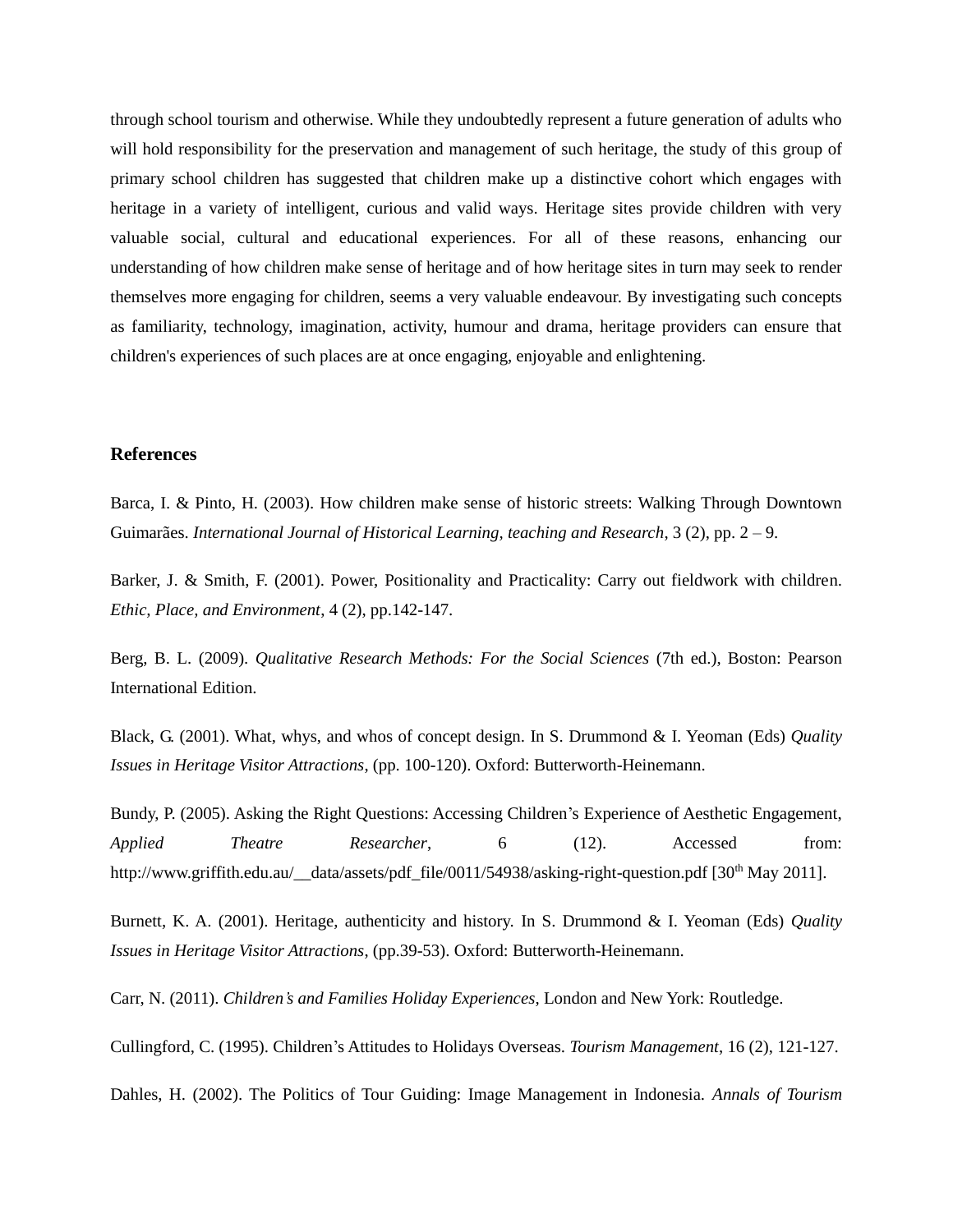*Research*, 29 (3), 783-800.

Dunkley, R., Morgan, N. & Westwood, S. (2011). Visiting the trenches: exploring meanings and motivations in battlefield tourism. *Tourism Management*, 32(4): 860-868.

Durbin, G. (2002). 'Interactive Learning in Museums of Art and Design', paper presented at *Interactive Learning in the British Galleries: 1500-1900*, London, 17-18 May. Available from: [http://media.vam.ac.uk/media/documents/legacy\\_documents/file\\_upload/5752\\_file.pdf](http://media.vam.ac.uk/media/documents/legacy_documents/file_upload/5752_file.pdf) [20th April 2011].

European Commission (2008). *Access of Young People to Culture*, Interarts, Mallorca. Available from: http://www.epractice.eu/files/Access%20of%20Young%20People%20to%20Culture%20- %20Final%20Report.pdf [5th December].

Frost, W. & Laing, J. (2013). *Commemorative Events. Memory, Identities and Conflict*. Oxon: Routledge.

Graburn, N. (1983). Editor's page, *Annals of Tourism Research*, 10, 1-5.

Isaksen, K. J. & Roper, S. (2010). Research with children and schools: A researcher's recipe for successful access. *International Journal of Market Research*, 52 (3), pp.303-318.

Kadlec, A. (2009). Play and Public Life. *National Civic Review*, 98 (4), 3-11.

Kelly, L. (2000). Writing text and labels: A review of the literature. Accessed from: http://australianmuseum.net.au/Writing-Text-and-Labels [20th April 2011].

Kerr, M.M. and Price, R.H. (2016) Overlooked encounters: young tourists' experiences at dark sites. *Journal of Heritage Tourism*, 11(2): 177-185.

Kids in Museums (2011). Kids in Museums Manifesto. Accessed from: http://www.keepandshare.com/doc/2516424/kim-manifesto-layout-2011-1-pdf-january-13-2011-9-14-pm-779k?da=y [21st April 2011].

Larsen, S. & Jenssen, D. (2004). The school trip: Travelling with, not to or from. *Scandinavian Journal of Hospitality and Tourism*, 4 (1), 43-56.

MacAuley, C. (1996). *Children in Long term Foster Care: Emotional and Social Development,*  Hampshire: Avebury. In*:* Barter, C. & Renold, E. (2000). 'I wanna tell you a story': exploring the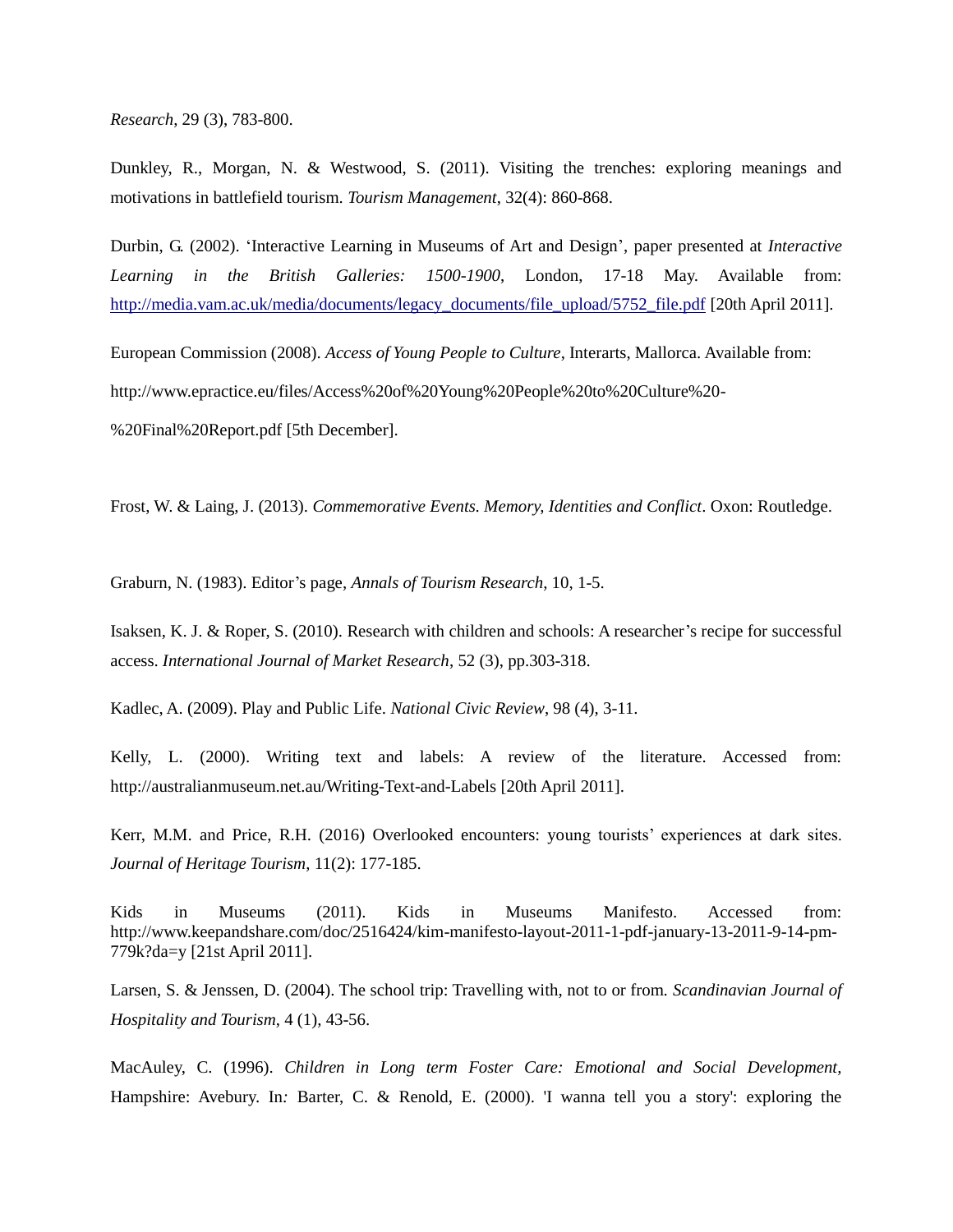application of vignettes in qualitative research with children and young people. *International Journal of Social Research Methodology*, 3 (4), pp. 307-323.

Madrigal, R. (1993). Parents' perceptions of family members' relative influence in vacation decisionmaking. *Journal of Travel and Tourism Marketing*, 2 (4), 39-58.

Moscardo, G. (1996). Mindful visitors: heritage and tourism. *Annals of Tourism Research*, 23 (2), 376-397.

Munday, V. (2002). Guidelines for Establishing, Managing and Using Handling Collections and Hands on Exhibits in Museums, Galleries and Children's Centres. Accessed from: [http://www.mla.gov.uk/what/publications/~/media/Files/pdf/2002/handling\\_collections.ashx](http://www.mla.gov.uk/what/publications/~/media/Files/pdf/2002/handling_collections.ashx) [20th April 2011].

Nickerson, N. and Jurowski, C. (2001). The influence of children on vacation travel patterns. *Journal of Vacation Marketing,* 7 (1), 19-30.

Obrador, P. (2012). The place of the family in tourism research: Domesticity and thick sociality by the pool. *Annals of Tourism Research,* 39 (1), 401-420.

Poria, Y. and Timothy, D.J. (2014) Where are the children in tourism research? *Annals of Tourism Research*, 47: 93-95.

Poria, Y., Butler, R., & Airey, D. (2003). The core of heritage tourism. *Annals of Tourism Research*, 30 (1), 238–254.

Ritchie, B.; Carr, N. and Cooper, C. (2003). Schools' educational tourism. In B. Ritchie with N. Carr and C. Cooper, *Managing Educational Tourism* (pp. 130-80). Clevedon: Channel View Publications.

Ryan, C. (2007). *Battlefield Tourism: History, Place and Interpretation*. Oxford: Elsevier.

Saunders, M., Lewis, P. & Thornhill, A. (2007). *Research Methods for Business Students* (4<sup>th</sup> ed.), Essex: Pearson Education Limited.

Schanzel, H., (2012). 'The inclusion of fathers, children and the whole family group in tourism research on families'. In H. Schanzel, I. Yeoman, & E. Backer (eds) *Family tourism: Multidisciplinary perspectives,*  Bristol: Channel View Publications, pp.67-80.

Schanzel, H., Yeoman, I. & E. Backer (eds) (2012). *Family tourism: Multidisciplinary perspectives,*  Bristol: Channel View Publications.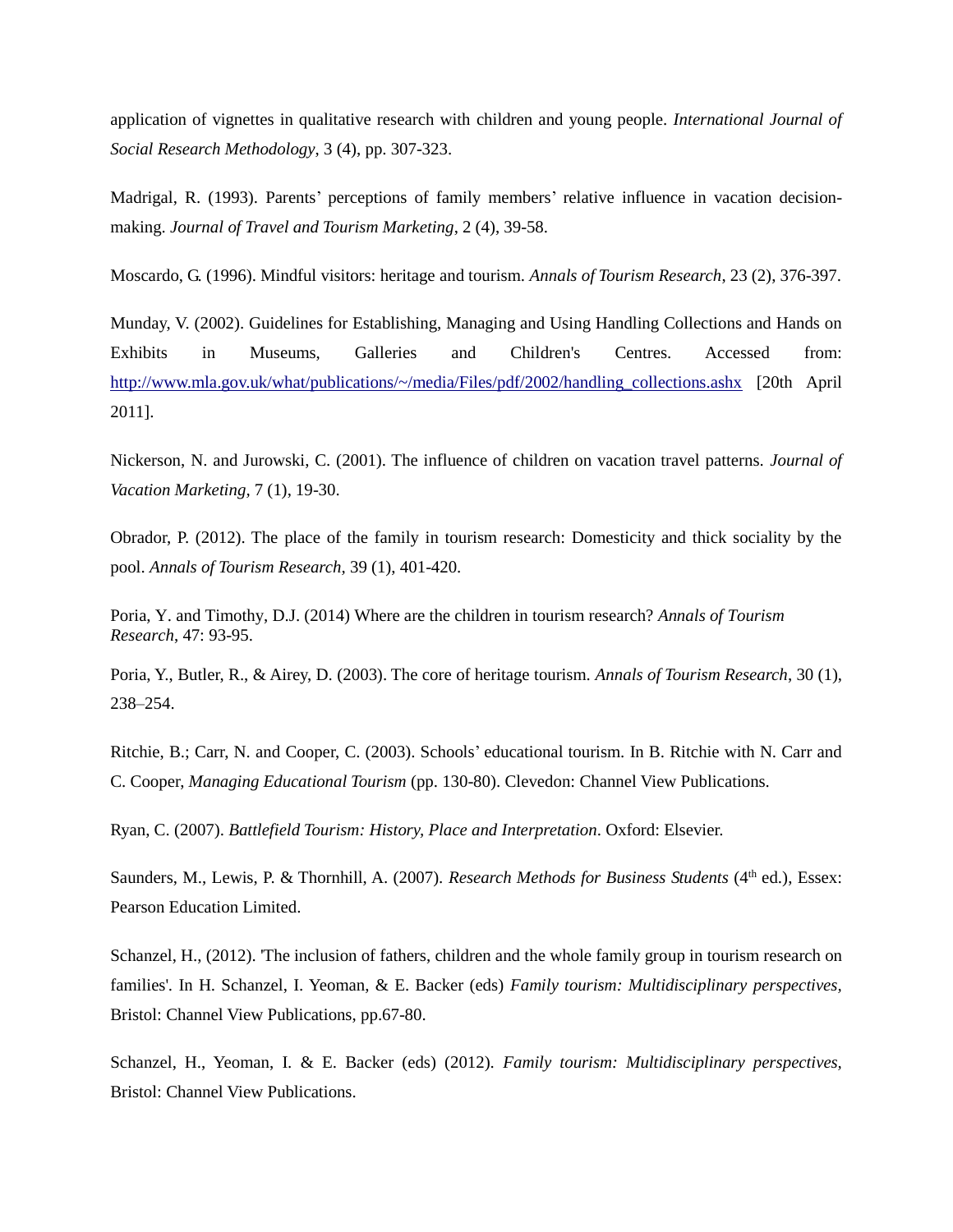Schorch, P. (2012). Cultural feelings and the making of meaning. *International Journal of Heritage Studies,* pp. 1 – 14.

Small, J. (2008). An absence of childhood in tourism studies. *Annals of Tourism Research*, 35 (3), 772- 789.

Tabraham, C. (2006). Interpreting Historic Scotland. In A. Hems & M. Blockley (Eds) *Heritage Interpretation* (pp. 55-70). London: Routledge.

Taylor, R. (2006). The National Trust. In A. Hems & M. Blockley (Eds) *Heritage Interpretation* (pp.97- 110). London: Routledge.

Thornton, P. R., Shaw, G. and Williams, A. M. (1997). Tourist group holiday decision-making and behavior: the influence of children. *Tourism Management*, 18 (5), 287-297.

Tilden, F. (2007). *Interpreting our heritage* (5th ed.) Chapel Hill: University of North Carolina.

Urry, J. (1990). *The Tourist Gaze. Leisure and Travel in Contemporary Societies*. London: Sage Publications Ltd.

Wang, K., Hsieh, A., Yeh, Y. & Tsai, C. (2004). Who is the decision-maker: The parents or the child in group package tours? *Tourism Management*, 25 (2), 183-194.

Wendling, R. C. (1989). Outdoor Education for Rural Fifth Graders: Analysis of Attitudes, 100 expectations, Knowledge and Perceptions. In D. L. Uzzell, (Ed.) *Heritage Interpretation, Volume 2: The Visitor Experience* ( pp.166-178). London: Belhaven Press,

WHC UNESCO (2010), *World Heritage Education*, UNESCO. Available from: http://whc.unesco.org/en/wheducation [5th December 2010].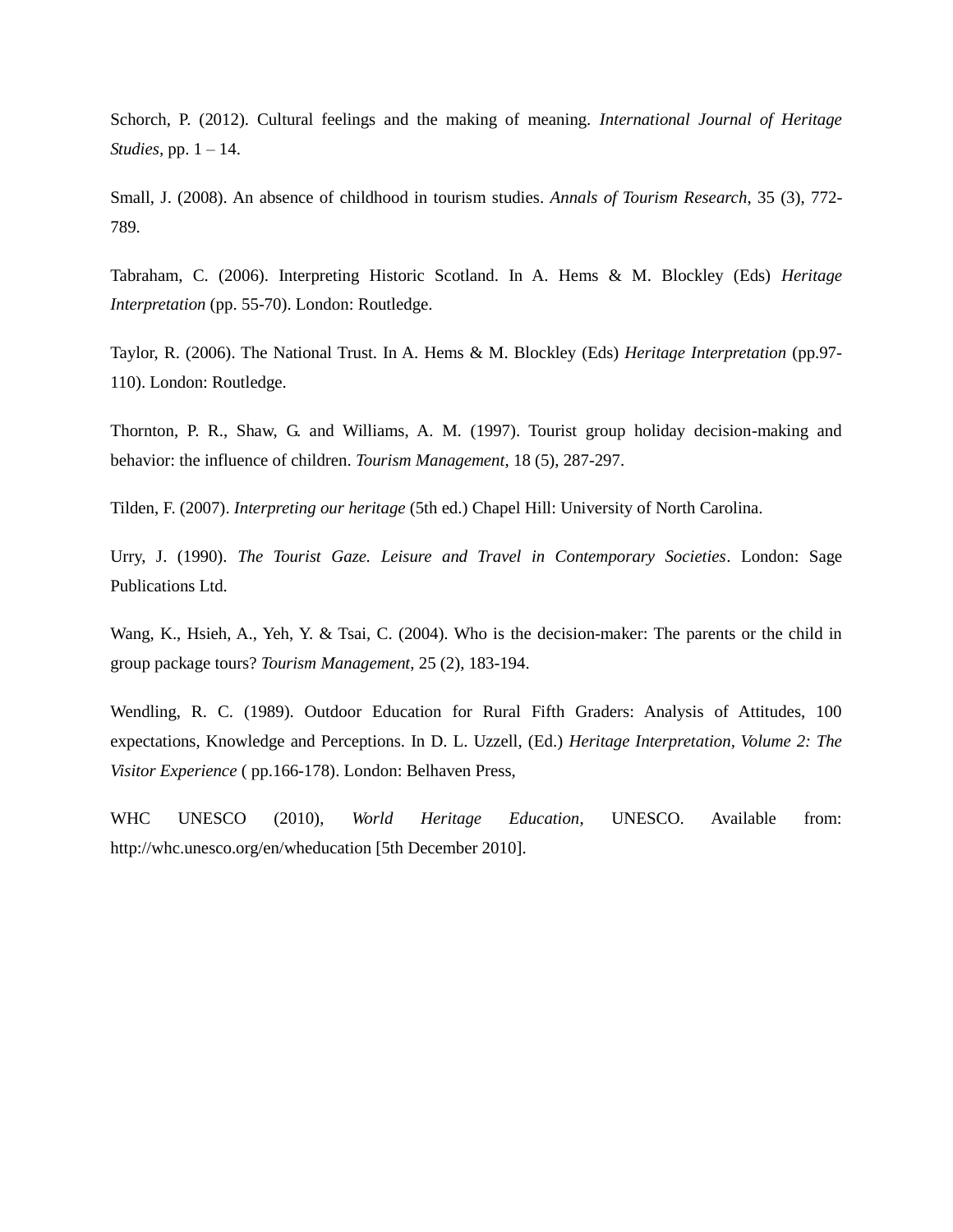# Table 1: Data Collection Phases

| 1. Classroom                                                                                                                                                                                                | 2. Heritage site visit                          | 3. Classroom                                                                                                     |
|-------------------------------------------------------------------------------------------------------------------------------------------------------------------------------------------------------------|-------------------------------------------------|------------------------------------------------------------------------------------------------------------------|
| Written<br>comments<br>$\bullet$<br>pictures<br>about<br>of                                                                                                                                                 | Guided tour                                     | Group Discussion<br>٠                                                                                            |
| heritage sites<br>Group Discussion                                                                                                                                                                          | Quiz<br>٠<br>Task: written piece and<br>drawing | Topics covered:<br>the<br>$\bullet$<br>previous day's<br>trip;<br>comparison of that trip<br>with trips to other |
| <b>Topics</b><br>covered:<br>٠<br>heritage<br>sites<br>in<br>general, the Battle of<br>Visitor<br>the Boyne<br>previous<br>Centre,<br>school<br>trips,<br>and<br>expectations of<br>the<br>next day's visit | Observation of all by<br>the researcher         | similar places or to<br>places on holiday; and<br>a comparison of the<br>visit with schoolwork                   |